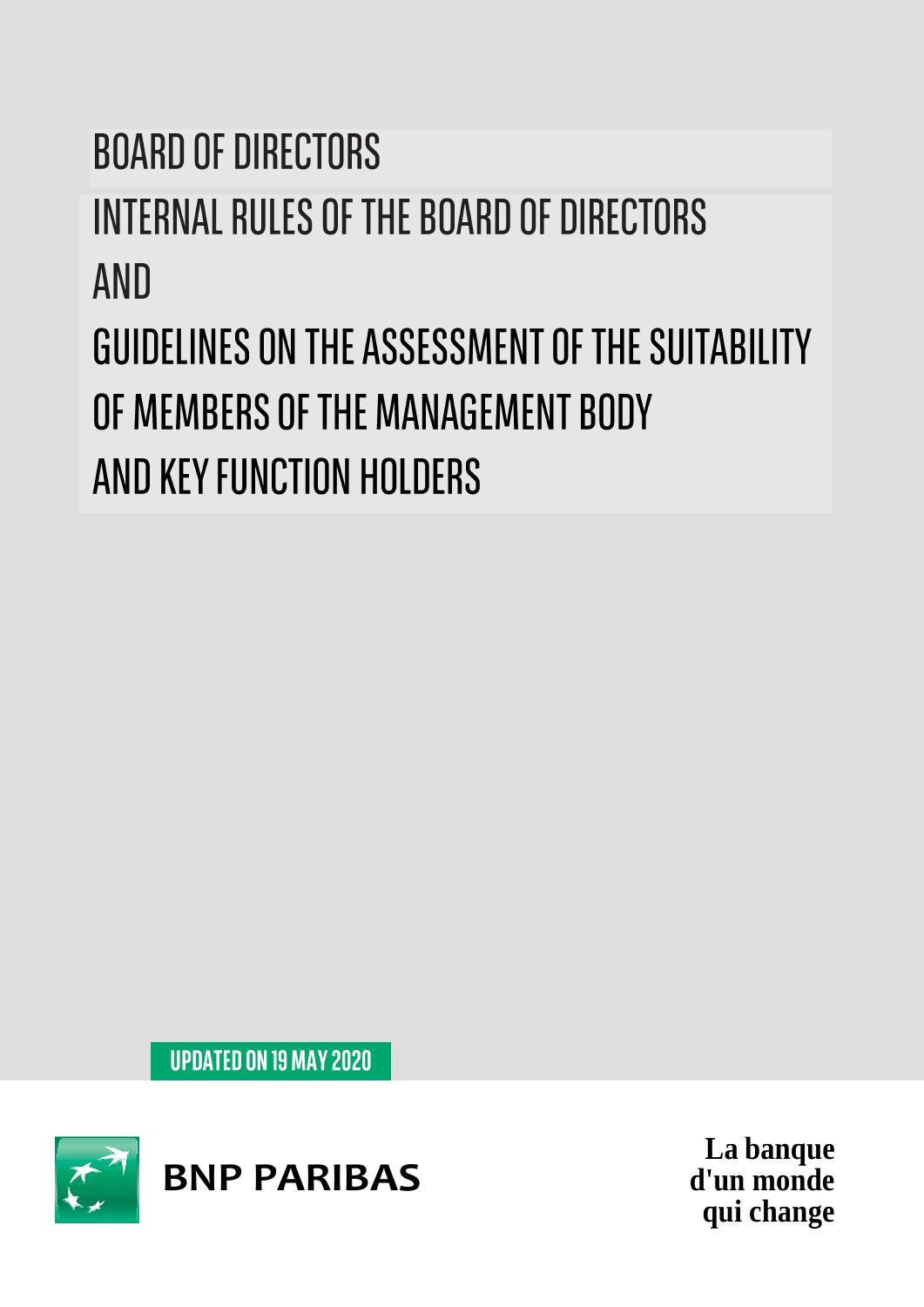## **INTERNAL RULES OF THE BOARD OF DIRECTORS**

#### **PREAMBLE**

The rules concerning:

■ the Board of directors;

■ the members of the Board of directors, including their rights and obligations;

■ the Board of directors' Committees;

are set by the statutory and regulatory provisions, the Company's Articles of Association, and these rules (in addition to these Internal rules of the Board of directors, there is the Policy on the suitability of Members of the management body and Key function holders mentioned in 1.3 below).

The Board of directors also takes into account the French market guidelines concerning corporate governance and, in particular, the provisions of the corporate governance Code for listed companies published by the French employers' organisations *Association Française des Entreprises Privées* (Afep) and the *Mouvement des Entreprises de France* (Medef), hereinafter called the Afep-Medef Code, to which BNP Paribas (the "**Company**") refers.

The Board of directors is a collegial body that collectively represents all shareholders and acts in all circumstances in the corporate interests of the Company.

The Board of directors is assisted by specialised committees:

- financial statements Committee;
- internal control, risk management and compliance Committee;
- corporate governance, ethics, nominations and CSR Committee; and
- remuneration Committee:

as well as by any *ad hoc* committee.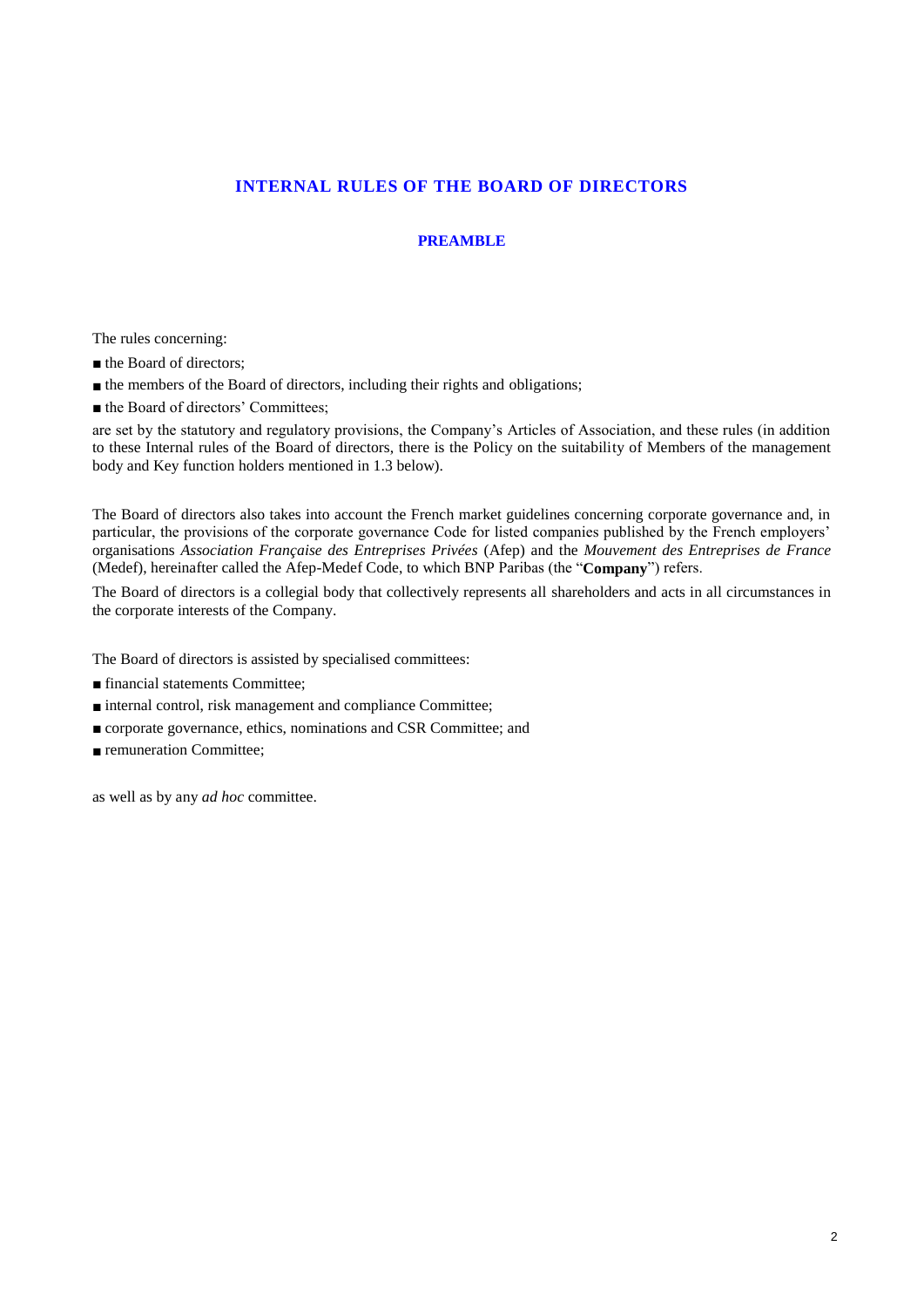|     | <b>PART ONE - THE BOARD OF DIRECTORS, COLLEGIAL BODY</b>                                            | P <sub>5</sub>                   |
|-----|-----------------------------------------------------------------------------------------------------|----------------------------------|
|     | <b>ARTICLE 1 - DUTIES OF THE BOARD OF DIRECTORS</b>                                                 | P <sub>5</sub>                   |
| 1.1 | ORIENTATIONS AND STRATEGIC OPERATIONS                                                               | P <sub>5</sub>                   |
| 1.2 | <b>CODE OF CONDUCT</b>                                                                              | P <sub>5</sub>                   |
| 1.3 | GOUVERNANCE, INTERNAL CONTROL AND FINANCIAL STATEMENTS                                              | P <sub>5</sub>                   |
| 1.4 | <b>RISK MANAGEMENT</b>                                                                              | P <sub>6</sub>                   |
| 1.5 | <b>COMMUNICATION</b>                                                                                | P <sub>6</sub>                   |
| 1.6 | <b>REMUNERATION</b>                                                                                 | P <sub>6</sub>                   |
| 1.7 | <b>RESOLUTION</b>                                                                                   | P <sub>6</sub>                   |
|     | <b>ARTICLE 2 - FUNCTIONING OF THE BOARD OF DIRECTORS</b>                                            | P <sub>6</sub>                   |
| 2.1 | ORGANISATION OF THE MEETINGS                                                                        | P <sub>6</sub>                   |
| 2.2 | <b>MEANS OF PARTICIPATION</b>                                                                       | P <sub>7</sub>                   |
|     | <b>PART TWO - THE MEMBERS OF THE BOARD OF DIRECTORS</b>                                             | P <sub>8</sub>                   |
|     |                                                                                                     |                                  |
| 3.1 | <b>ARTICLE 3 - COMPOSITION, INFORMATION AND SKILLS</b><br><b>CHAIRMAN OF THE BOARD OF DIRECTORS</b> | P <sub>8</sub>                   |
|     | Relations with the Company's other bodies and with parties outside the Company<br>3.1.1.            | P <sub>8</sub><br>P <sub>8</sub> |
|     | Organisation of the work of the Board of directors<br>3.1.2.                                        | P <sub>8</sub>                   |
| 3.2 | <b>DIRECTORS</b>                                                                                    | P <sub>8</sub>                   |
| 3.3 | <b>OTHER PARTICIPANTS</b>                                                                           | P <sub>9</sub>                   |
|     | 3.3.1. Non-voting director (censeurs)                                                               | P <sub>9</sub>                   |
|     | 3.3.2.<br><b>Statutory Auditors</b>                                                                 | P <sub>9</sub>                   |
|     | 3.3.3. Persons invited                                                                              | P <sub>9</sub>                   |
|     | 3.3.4.<br>Representative of the Central Works Committee (CSEC)                                      | P <sub>9</sub>                   |
|     | 3.3.5. Secretary of the Board                                                                       | P <sub>9</sub>                   |
|     | 3.3.6. Heads of the control functions                                                               | P <sub>9</sub>                   |
| 3.4 | <b>ACCESS TO INFORMATION</b>                                                                        | P <sub>9</sub>                   |
|     | 3.4.1. Information and documentation                                                                | P <sub>9</sub>                   |
|     | 3.4.2.<br>Systems                                                                                   | P <sub>9</sub>                   |
| 3.5 | TRAINING, INDIVIDUAL AND COLLECTIVE SKILLS                                                          | P <sub>9</sub>                   |
|     | <b>ARTICLE 4 - OBLIGATIONS</b>                                                                      | P10                              |
| 4.1 | HOLDING AND KEEPING OF BNP PARIBAS SHARES                                                           | P10                              |
| 4.2 | ETHIQUE - CONFIDENTIALITY                                                                           | P10                              |
|     | 4.2.1<br>Ethics                                                                                     | P10                              |
|     | 4.2.1.1.<br>Availability and regular attendance                                                     | P10                              |
|     | Independence and loyalty<br>4.2.1.2.                                                                | P10                              |
|     | Duty of vigilance<br>4.2.1.3.                                                                       | P <sub>10</sub>                  |
|     | 4.2.2.<br>Confidentiality                                                                           | P10                              |
| 4.3 | ETHICAL CONDUCT - LIMITATION ON DIRECTORSHIPS - CONFLICTS OF INTERESTS -                            | P10                              |
|     | 4.3.1<br>Ethical conduct                                                                            | P10                              |
|     | 4.3.2<br>Limitation on directorships                                                                | P <sub>11</sub>                  |
|     | Conflicts of interests<br>4.3.3                                                                     | P <sub>11</sub>                  |
|     | Personal declarations<br>4.3.4                                                                      | P <sub>11</sub>                  |
|     | ARTICLE 5 - REMUNERATION OF DIRECTORS AND NON-VOTING DIRECTORS (CENSEURS)                           | P <sub>11</sub>                  |

## **TABLE OF CONTENTS**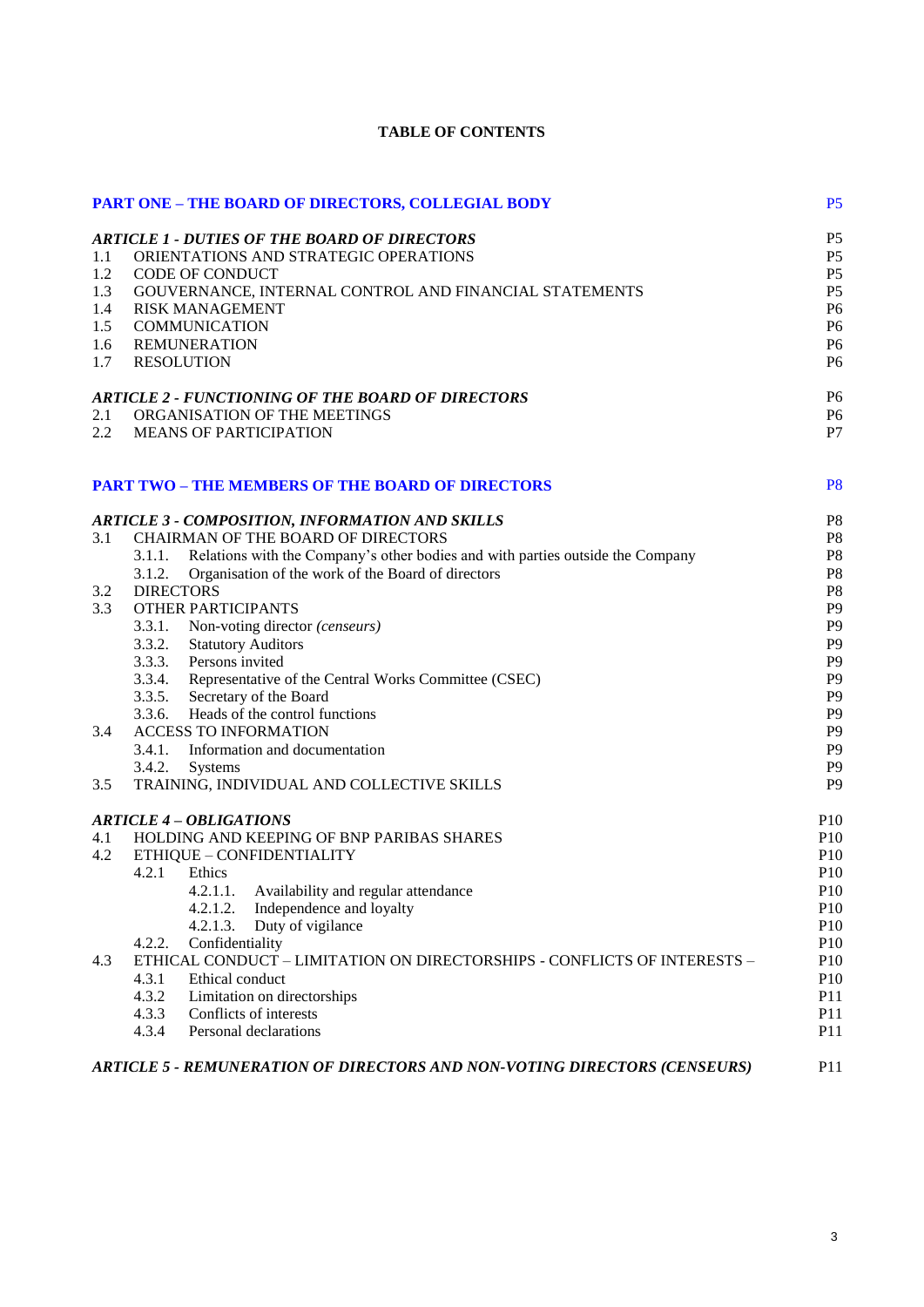|     |                                                                                            | <b>PART THREE - THE BOARD OF DIRECTORS' SPECIALISED COMMITTEES</b>                                                                                                                                            | <b>P12</b>      |  |  |
|-----|--------------------------------------------------------------------------------------------|---------------------------------------------------------------------------------------------------------------------------------------------------------------------------------------------------------------|-----------------|--|--|
|     |                                                                                            | <b>ARTICLE 6 - COMMON PROVISIONS</b>                                                                                                                                                                          | P <sub>12</sub> |  |  |
| 6.1 |                                                                                            | <b>COMPOSITION AND SKILLS</b>                                                                                                                                                                                 | P <sub>12</sub> |  |  |
| 6.2 | <b>MEETINGS</b>                                                                            |                                                                                                                                                                                                               | P <sub>12</sub> |  |  |
| 6.3 |                                                                                            | MEANS PLACED AT THE DISPOSAL OF THE COMMITTEES                                                                                                                                                                | P12             |  |  |
| 6.4 |                                                                                            | <b>OPINIONS AND MINUTES</b>                                                                                                                                                                                   | P12             |  |  |
|     |                                                                                            | <b>ARTICLE 7 - THE FINANCIAL STATEMENTS COMMITTEE</b>                                                                                                                                                         | P13             |  |  |
| 7.1 | <b>MISSIONS</b>                                                                            |                                                                                                                                                                                                               | P13             |  |  |
|     | 7.1.1.                                                                                     | Monitoring of the process of preparation of the financial information                                                                                                                                         | P13             |  |  |
|     | 7.1.2.                                                                                     | Monitoring of the efficiency of the internal control systems and of risk management<br>concerning accounting and financial matters                                                                            | P13             |  |  |
|     | 7.1.3.                                                                                     | Monitoring of the statutory auditing of the annual financial statements and of the consolidated<br>financial statements by the Statutory Auditors as well as of the independence of the Statutory<br>Auditors | P13             |  |  |
| 7.2 |                                                                                            | <b>CHAIRMAN'S REPORT</b>                                                                                                                                                                                      | P <sub>14</sub> |  |  |
| 7.3 | <b>HEARINGS</b>                                                                            |                                                                                                                                                                                                               | P <sub>14</sub> |  |  |
|     |                                                                                            | ARTICLE 8 - THE INTERNAL CONTROL, RISK MANAGEMENT AND COMPLIANCE                                                                                                                                              | P <sub>14</sub> |  |  |
| 8.1 | <b>MISSIONS</b>                                                                            |                                                                                                                                                                                                               | P <sub>14</sub> |  |  |
|     | 8.1.1.                                                                                     | Missions concerning the global risk strategy                                                                                                                                                                  | P <sub>14</sub> |  |  |
|     | 8.1.2.                                                                                     | Missions concerning the examination of the prices of the products and services proposed to<br>customers                                                                                                       | P <sub>14</sub> |  |  |
|     | 8.1.3.                                                                                     | Missions concerning remuneration                                                                                                                                                                              | P <sub>14</sub> |  |  |
|     | 8.1.4.                                                                                     | Missions concerning internal control and compliance                                                                                                                                                           | P14             |  |  |
| 8.2 | <b>HEARINGS</b>                                                                            |                                                                                                                                                                                                               | P15             |  |  |
| 8.3 | <b>ACCESS TO INFORMATION</b>                                                               |                                                                                                                                                                                                               |                 |  |  |
| 8.4 |                                                                                            | MEETINGS COMMON TO THE FINANCIAL STATEMENTS COMMITTEE AND THE<br>INTERNAL CONTROL, RISK MANAGEMENT AND COMPLIANCE COMMITTEE                                                                                   | P <sub>15</sub> |  |  |
|     |                                                                                            | ARTICLE 9 - THE CORPORATE GOVERNANCE, ETHICS, NOMINATIONS AND CSR                                                                                                                                             | P <sub>15</sub> |  |  |
|     | <b>COMMITTEE</b>                                                                           |                                                                                                                                                                                                               |                 |  |  |
| 9.1 |                                                                                            | MISSIONS CONCERNING CORPORATE GOVERNANCE                                                                                                                                                                      | P15             |  |  |
| 9.2 |                                                                                            | CODE OF CONDUCT                                                                                                                                                                                               | P <sub>15</sub> |  |  |
| 9.3 |                                                                                            | MISSIONS CONCERNING THE IDENTIFICATION OF, SELECTION OF, AND SUCCESSION<br>PLAN FOR DIRECTORS, COMMITTEE MEMBERS, AND NON-VOTING DIRECTORS                                                                    | P <sub>16</sub> |  |  |
|     |                                                                                            | (CENSEURS)                                                                                                                                                                                                    |                 |  |  |
| 9.4 |                                                                                            | MISSIONS CONCERNING THE ASSESSMENT OF THE BOARD OF DIRECTORS                                                                                                                                                  | P16             |  |  |
| 9.5 |                                                                                            | MISSIONS CONCERNING THE SELECTION OF, APPOINTMENT OF, AND SUCCESSION                                                                                                                                          | P16             |  |  |
|     | PLAN FOR THE CHAIRMAN, MEMBERS OF EXECUTIVE MANAGEMENT, AND KEY<br><b>FUNCTION HOLDERS</b> |                                                                                                                                                                                                               |                 |  |  |
| 9.6 | MISSIONS CONCERNING THE ASSESSMENT OF THE CHAIRMAN, CHIEF EXECUTIVE                        |                                                                                                                                                                                                               |                 |  |  |
|     |                                                                                            | OFFICER, AND CHIEF OPERATING OFFICER(S)                                                                                                                                                                       |                 |  |  |
| 9.7 |                                                                                            | MISSIONS CONCERNING THE INDEPENDENCE OF THE DIRECTORS                                                                                                                                                         | P <sub>16</sub> |  |  |
| 9.8 |                                                                                            | MISSIONS CONCERNING THE GENERAL BALANCE OF THE BOARD OF DIRECTORS                                                                                                                                             | P <sub>16</sub> |  |  |
|     |                                                                                            | <b>ARTICLE 10 - THE REMUNERATION COMMITTEE</b>                                                                                                                                                                | P <sub>16</sub> |  |  |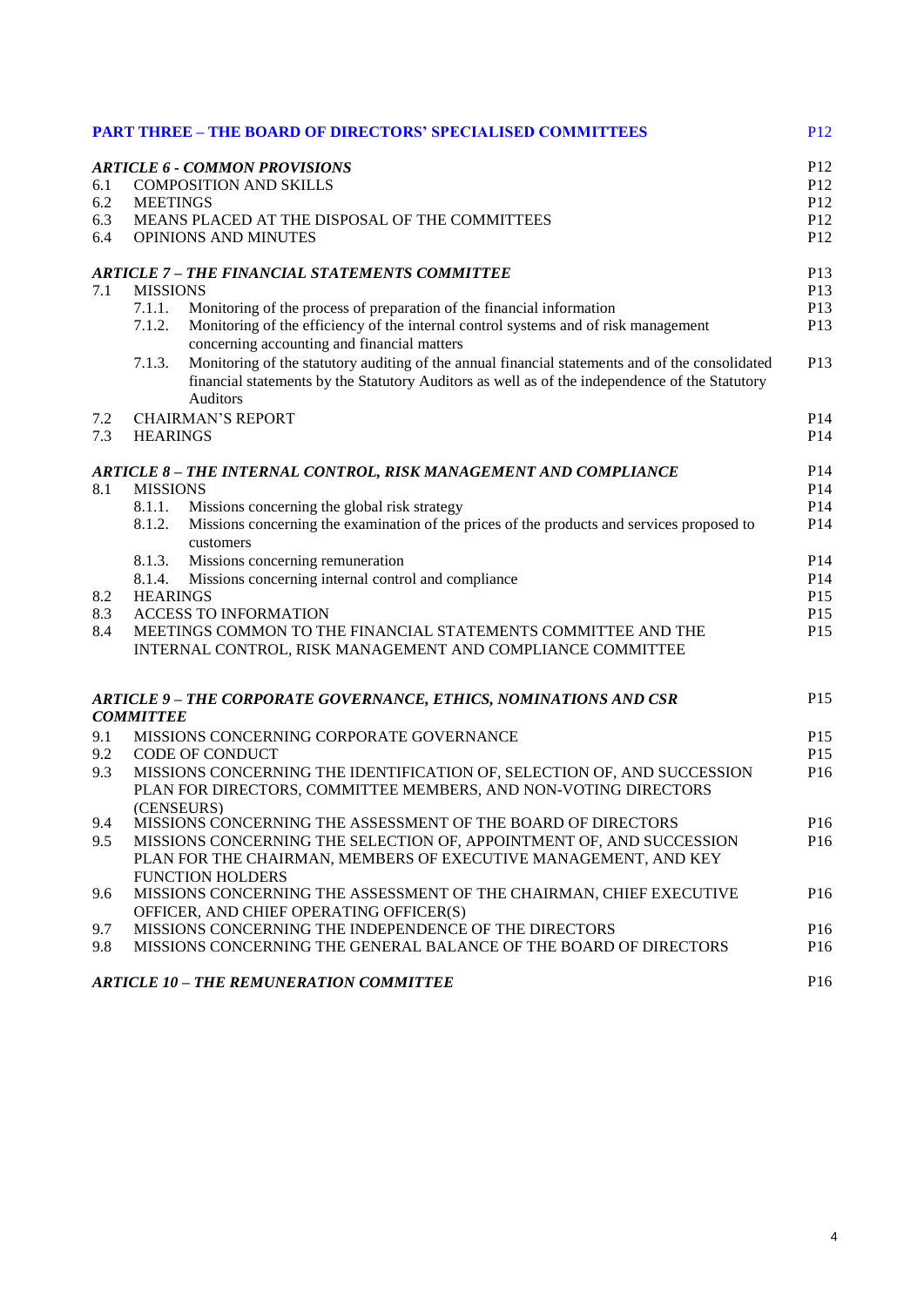## **PART ONE – THE BOARD OF DIRECTORS, COLLEGIAL BODY**

## **ARTICLE 1. DUTIES OF THE BOARD OF DIRECTORS**

The Board of directors discusses any question coming within the scope of its statutory and regulatory duties and contributes to promoting the corporate values aimed, in particular, to ensuring that the conduct of BNP Paribas' activities by its employees complies with the highest ethical requirements in order to protect the reputation of the Bank.

In particular and non-exhaustively, the Board of directors is competent in the following areas:

## **1.1. ORIENTATIONS AND STRATEGIC OPERATIONS**

The Board of directors:

- determines BNP Paribas' s business orientations and supervises their implementation by the Executive Management, taking the social and environmental challenges of BNP Paribas' activities into consideration;
- subject to the powers expressly allocated to the shareholders' meetings and within the limit of the corporate purpose, it handles any issue concerning the smooth running of the Company and settles by its decisions any matters concerning it;
- gives its prior approval with respect to all investment or disinvestment decisions (other than portfolio transactions) in an amount in excess of EUR 250 million, and any proposal to acquire or dispose of shareholdings (other than portfolio transactions) in excess of that threshold, submitted to it by the Chief Executive Officer. It is also regularly informed by the Chief Executive Officer of significant transactions which fall below this limit;
- gives its prior approval to any significant strategic operation which falls outside the approved orientations;
- promotes long-term value creation by BNP Paribas.

#### **1.2. CODE OF CONDUCT**

The Board of directors and the Executive Management have developed a Code of conduct of BNP Paribas Group which defines the standards of conduct in line with the values and missions determined by the Bank. This Code, which shall be integrated by each business line and each employee, governs the actions of each employee and guides the decisions at every level of the organisation. For this purpose, the Board ensures the Executive Management implements this Code into business lines, countries and regions.

#### **1.3. GOVERNANCE, INTERNAL CONTROL AND FINANCIAL STATEMENTS**

The Board of directors:

appoints the Chairman, the Chief Executive Officer (CEO) and, on the recommendation of the latter, the Chief Operating Officer(s) (COO);

sets any limits to the powers of the Chief Executive Officer and of the Chief Operating Officer(s);

examines the system of governance, which includes, in particular, a clear organisational structure with well defined, transparent and consistent sharing of responsibilities, efficient processes to identify, manage, monitor and report the risks to which the Company is or might be exposed to; it periodically assesses the efficiency of this governance system and ensures that corrective measures have been taken to remedy any failings;

determines the orientations and controls their implementation by the actual managers of the monitoring measures in order to guarantee an effective and prudent management of the Company, including the segregation of duties in the organisation of the Company and the prevention of conflicts of interests;

ensures the fulfilment of the obligations which are incumbent on it concerning internal control, and, in particular, examines, at least twice a year, the activity and the results of the internal control;

 $\blacksquare$  approves the management report and the corporate governance report attached to it;

carries out the controls and verifications which it deems appropriate;

■ ensures that the Chief Executive Officer and/or Chief Operating Officer(s) implement a policy of nondiscrimination and of diversity including gender balance in management bodies;

ensures the implementation of process for preventing and detecting corruption and influence-peddling for which it receives all the information required for that purpose;

examines and closes the financial statements and ensures their sincerity;

reviews, at least once a year, the draft budgets and the drafts of the various statutory and regulatory reports which the Chief Executive Officer submits to it;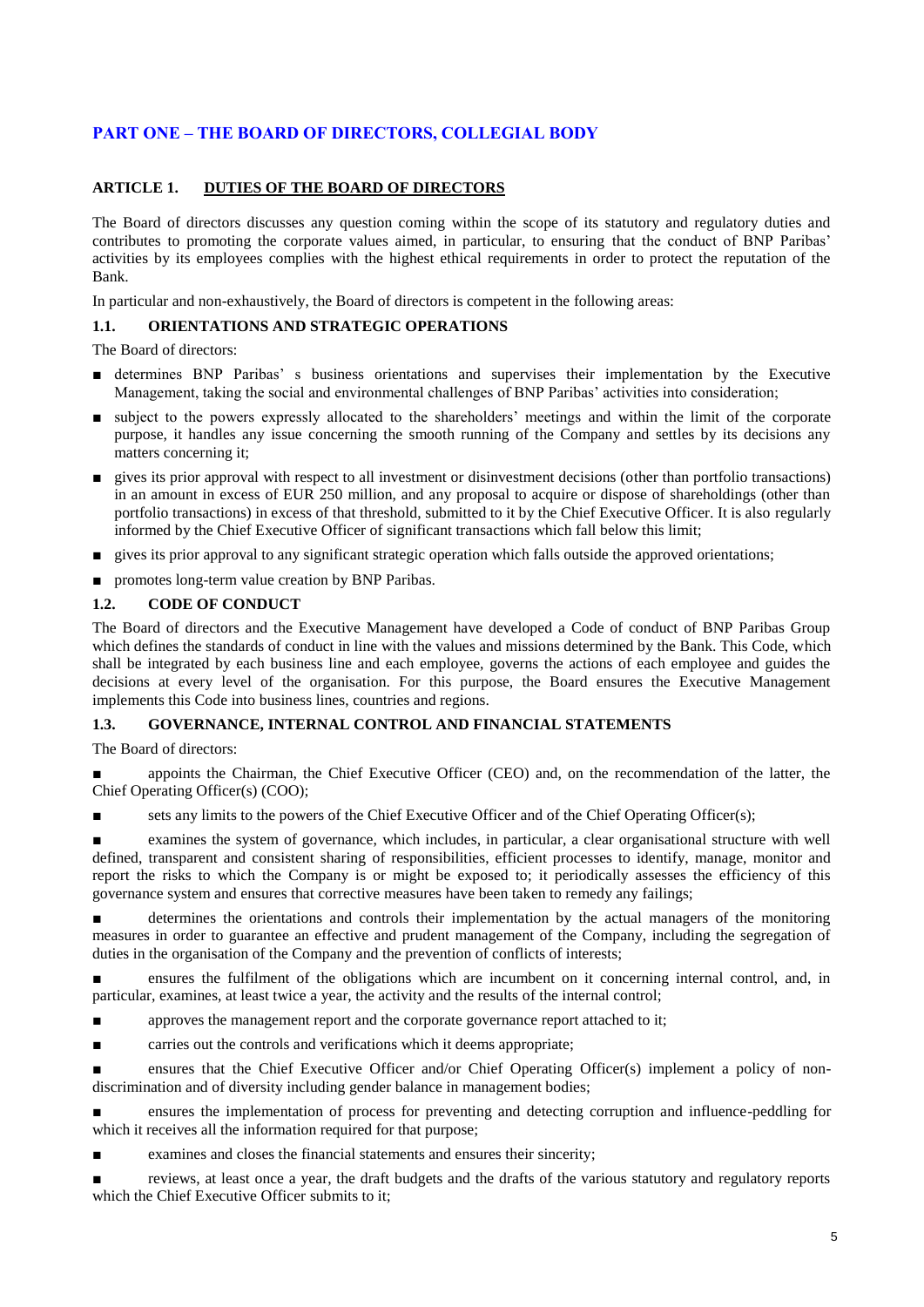prepares a suitability policy that defines the assessment of Members of the management body and of Key function holders (the "Policy on the suitability of Members of the management body and Key function holders"); the Board of directors (and its committees) apply this policy and revise it regularly to account in particular for any regulatory changes;

gives its approval prior to the dismissal of the Heads of the following functions: Risk Management, Compliance, or the General Inspection.

#### **1.4. RISK MANAGEMENT**

The Board of directors:

■ regularly examines, in connection with the strategy it has defined, the opportunities and risks, such as financial, legal, operational, social, and environmental risks, as well as the measures taken as a result;

as such, approves and regularly reviews the strategies and policies governing the taking, management, monitoring and reduction of the risks to which the Company is or might be exposed to, including the risks caused by the economic environment. In particular, the Board of directors approves the global risk limits and puts into place a specific process organising its information and, as the case may be, the referral of the matter to it in the event these limits are exceeded.

## **1.5. COMMUNICATION**

The Board of directors:

ensures that the financial information disclosed to the shareholders and the markets is of high quality;

controls the process of financial publication and communication, quality and reliability of the information intended to be published and communicated by the Company.

## **1.6. REMUNERATION**

The Board of directors:

allocates, without prejudice to the powers of the Annual General Meeting, the directors' attendance fees;

adopts and regularly reviews the general principles of the remuneration policy of the Group which relates, in particular, to the categories of staff including the risk takers, staff engaged in control functions and any employee who, given his overall income, is in the same remuneration bracket as those whose professional activities have an impact on the risk profile of the Group;

decides, without prejudice to the powers of the Annual General Meeting, the remuneration of the managers who are corporate officers (*dirigeants mandataires sociaux*), in particular their fixed and variable remuneration as well as any other means of remuneration or benefit in kind.

## **1.7. RESOLUTION**

The Board of directors settles the preventive recovery plan of the institution, as well as the items necessary to establish the resolution plan communicated to the competent regulatory authorities.

## **ARTICLE 2. FUNCTIONING OF THE BOARD OF DIRECTORS**

## **2.1. ORGANISATION OF THE MEETINGS**

The Board of directors meets at least four times a year and as often as circumstances or BNP Paribas' interest requires this.

Notices of meetings may be communicated by the Secretary of the Board.

The Secretary of the Board prepares all of the documents necessary to the Board meetings and arranges to place all of the documentation at the disposal of the directors and other participants in the meetings.

An attendance register is kept, which is signed by the directors taking part in the meeting. It mentions the names of the directors considered as present.

The Board of directors' decisions are recorded in minutes by the Secretary of the Board which are entered into a special register, in accordance with the laws in force. The Secretary of the Board of directors is authorized to issue and certify copies or excerpts of the Board minutes. Each set of Board minutes must be approved at a subsequent Board meeting.

The decisions of the Board of directors are carried out either by the Chief Executive Officer, or a Chief Operating Officer, or by any special representative appointed by the Board of directors.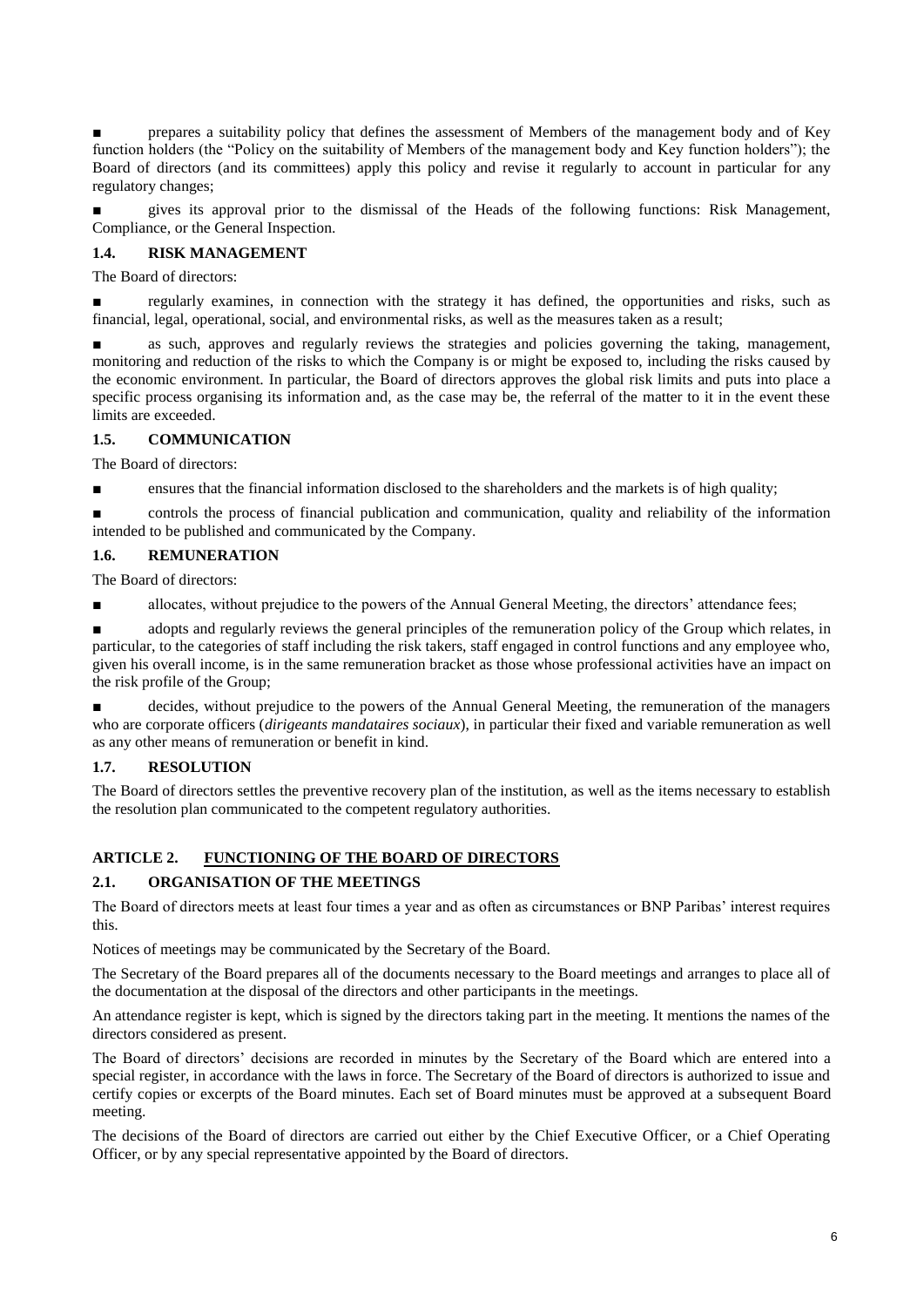## **2.2. MEANS OF PARTICIPATION**

Directors taking part in the meeting by videoconference (visioconference) or telecommunication means enabling their identification, guaranteeing their effective participation, transmitting at least the voices of the participants, and meeting, through their technical features, the needs of confidentiality, of continuous and simultaneous retransmission, with the exception of Board meetings closing out the financial statements and the annual report, shall be deemed to be present for the purpose of calculating both the quorum and the majority. The minutes state, as the case may be, the occurrence of any technical incidents if they disturbed the conduct of the meeting.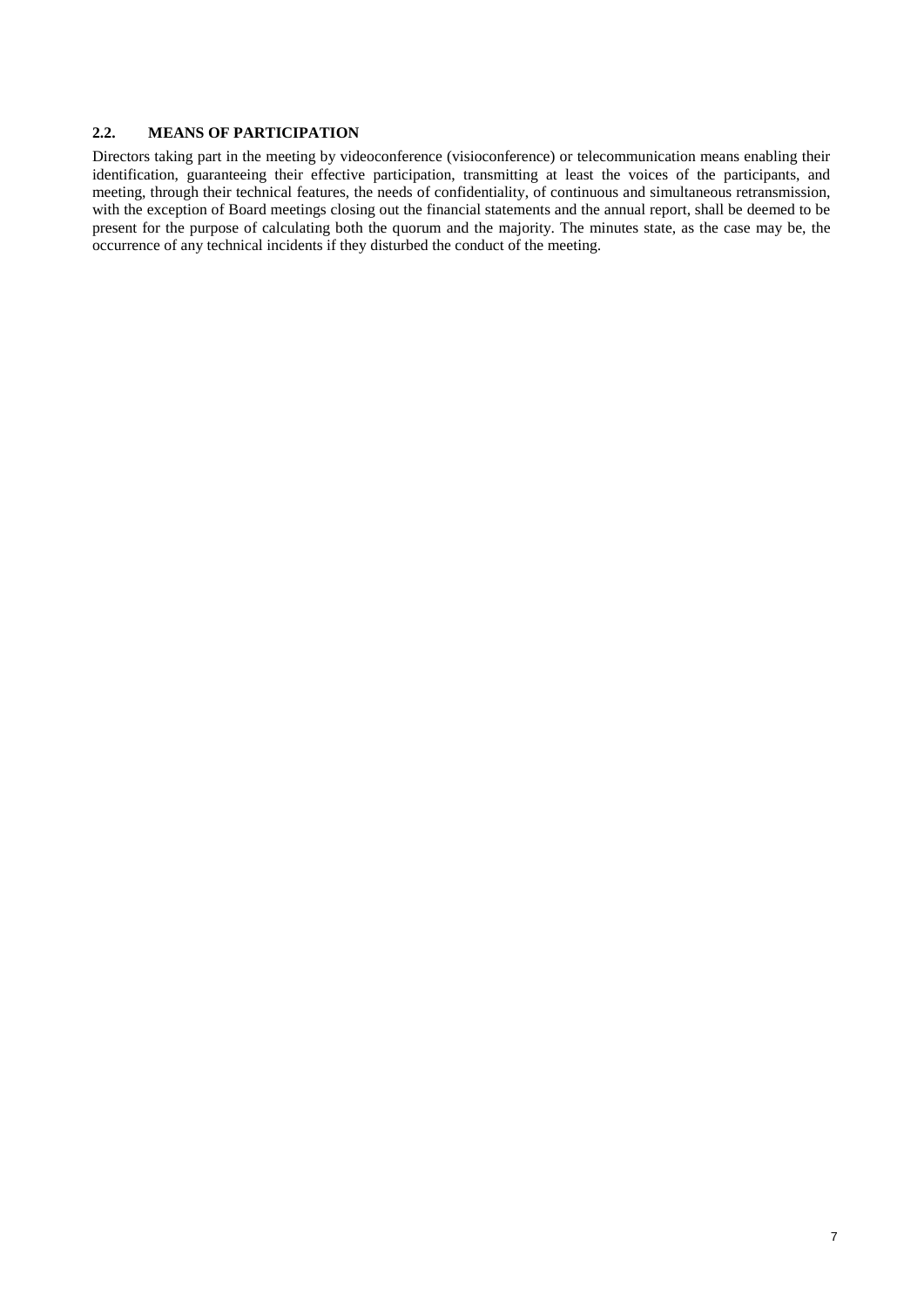## **PART TWO – THE MEMBERS OF THE BOARD OF DIRECTORS**

#### **ARTICLE 3. COMPOSITION, INFORMATION AND SKILLS**

#### **3.1. CHAIRMAN OF THE BOARD OF DIRECTORS**

#### **3.1.1. Relations with the Company's other bodies and with parties outside the Company**

In relations with the Company's other bodies and with parties outside the Company, the Chairman of the Board of directors alone has the power to act on behalf of the Board of directors and to express himself in its name, except in exceptional circumstances, and except where specific assignments or duties are entrusted by the Board of directors to another director.

The Chairman makes sure that he maintains a close and trusting relationship with Executive Management. He provides him with his assistance and his advice while respecting his executive responsibilities. He organises his activities so as to ensure his availability and put his experience at the Company's service. He contributes to promoting the values and image of the Company, both within the Group and externally.

Coordinating closely with Executive Management, he can represent the Group in its high level relationships, and particularly with major clients, public authorities and the institutions on national, European and international levels.

He ensures that the quality of relations with shareholders is maintained, in close coordination with the work of Executive Management in this area. He reports on this mission to the Board.

He ensures that principles of corporate governance are defined and implemented.

The Chairman is the custodian of the proper functioning of the Board of directors of BNP Paribas. As such:

with the support of the corporate governance, ethics, nominations and CSR Committee, with the approval of the Board of directors and of the Annual General Shareholders' Meeting, where appropriate, he endeavours to build an efficient and balanced Board, and to manage replacement and succession plan processes related to the Board of directors and nominations on which it will have to opine;

■ he can attend all committee meetings and can add any subject to the agenda of the latter which he considers to be relevant;

■ he ensures that the directors have the documentation and information necessary to carry out their duties in a timely manner and in a clear and appropriate form.

#### **3.1.2. Organisation of the work of the Board of directors**

The Chairman organises and manages the work of the Board of directors in order to allow it to carry out all of its duties. He sets the timetable and agenda of Board meetings and convenes them.

He ensures that the work of the Board of directors is well organised, in a manner conducive to constructive discussion and decision-making. He directs the work of the Board of directors and coordinates its work with that of the specialised Committees.

He sees to it that the Board of directors devotes an appropriate amount of time to issues relating to the future of the Company and particularly its strategy.

The Chairman is kept regularly informed by the Chief Executive Officer and other members of the Executive Management of significant events and situations relating to the business of the Group, particularly those relating to: deployment of strategy, organisation, investment or disinvestment projects, financial transactions, risks, financial statements.

The Chief Executive Officer provides the Chairman with all information required under French law regarding the internal control report.

He may ask the Chief Executive Officer or any manager, and in particular, the heads of the control functions, for any information likely to assist the Board and its committees in the carrying out of their duties.

He may hear the Statutory Auditors in order to prepare the work of the Board of directors and of the financial statements' Committee.

#### **3.2. DIRECTORS**

They undertake to act in the corporate interest of BNP Paribas and to comply with all of the provisions of these Internal rules that are applicable to them, and more specifically the procedures of the Board of directors.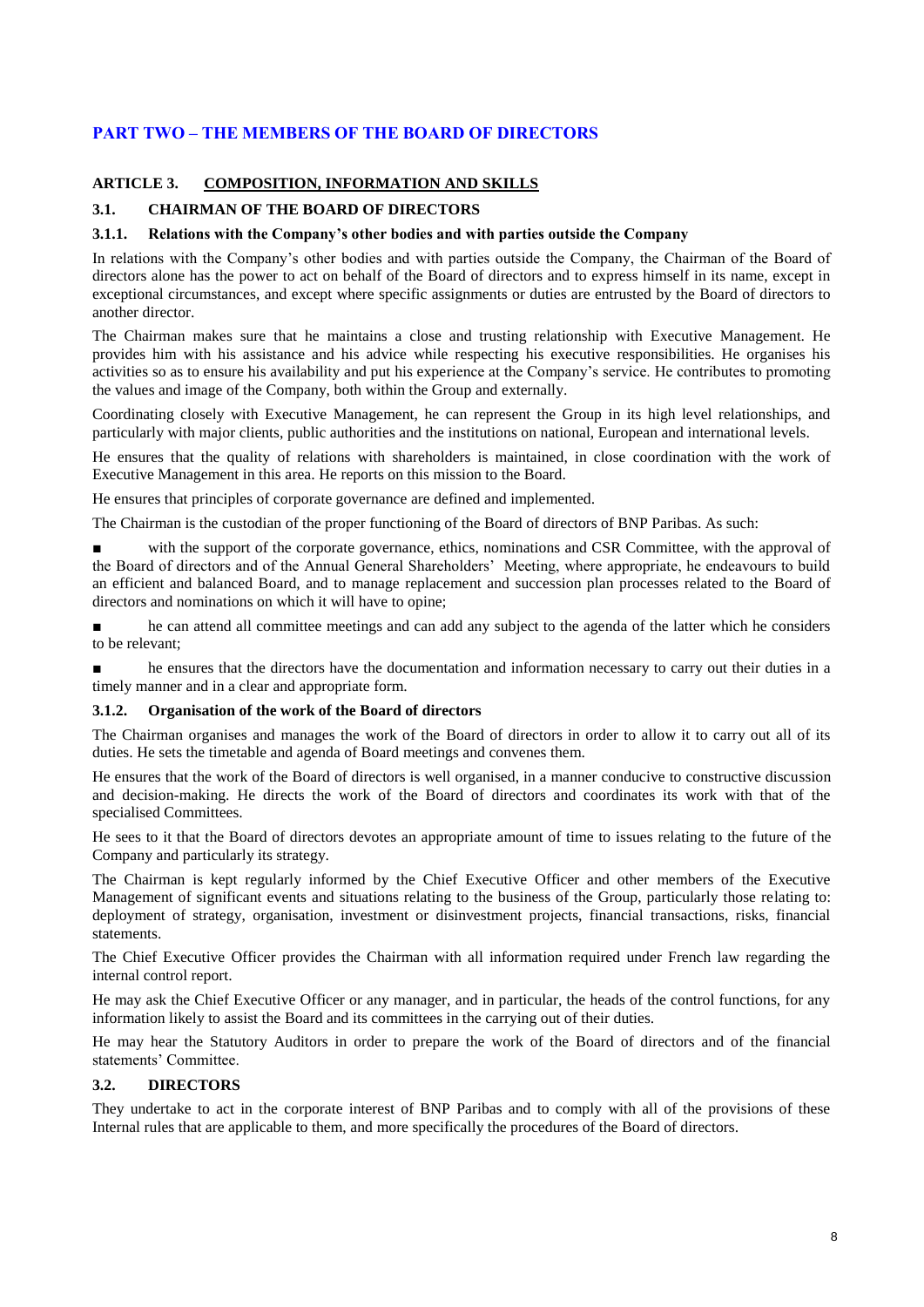## **3.3. OTHER PARTICIPANTS**

#### **3.3.1. Non-voting director (censeurs)**

The non-voting directors attend the meetings of the Board and of the specialised Committees in an advisory capacity.

#### **3.3.2. Statutory Auditors**

The Statutory Auditors attend the meetings of the Board and of the specialised Committees which examine or close the annual or interim financial statements and may attend the meetings of the Board and of the specialised committees when the Chairman of the Board considers it necessary.

#### **3.3.3. Persons invited**

The Board can decide to invite one or several persons to attend the meetings.

#### **3.3.4. Representative of the Central Works Committee**

The representative of the Central Works Committee attends the meetings of the Board in an advisory capacity.

#### **3.3.5. Secretary of the Board**

The Secretary of the Board is appointed by the Board and attends the meetings of the latter.

#### **3.3.6. Heads of the control functions**

If necessary, in the case of particular events affecting or likely to affect BNP Paribas, the heads of the control functions can report directly to the Board and, as the case may be, to its committees, to express their concerns without referring to the actual managers.

The individuals specified in point 3.3 are subject to the same rules of ethics, confidentiality and professional conduct as the directors.

#### **3.4. ACCESS TO INFORMATION**

#### **3.4.1. Information and documentation**

For the purpose of efficiently participating in the Board of directors' meetings and making enlightened decisions, each director may ask that the Chairman or the Chief Executive Officer communicates to him all documents and information necessary to perform his duties, if these documents are useful for making decisions and are related to the Board of directors' powers.

Requests are sent to the Secretary of the Board of directors who informs the Chairman thereof.

When the Secretary of the Board of directors considers this preferable, for reasons of convenience or confidentiality, the documents thus placed at the disposal of the directors as well as of any person attending the meetings of the Board are consulted through the Secretary of the Board or through the competent employee of the Group.

#### **3.4.2. Systems**

The placing at disposal of the directors or of any person attending the Board meetings of all of the documentation with a view to meetings of the Board, may be done by any means, including dematerialised. In this case, all the measures of protection considered necessary are taken to protect the confidentiality, the integrity and the availability of the information and each member of the Board or any person who has received the documentation is responsible not only for the systems and media thus placed at disposal but also for their access.

## **3.5. TRAINING, INDIVIDUAL AND COLLECTIVE SKILLS**

The directors of BNP Paribas possess, both individually and collectively, the expertise, experience, skills, understanding and personal qualities necessary, notably in terms of professionalism and integrity, to properly perform their duties in connection with each of the significant activities of BNP Paribas and guaranteeing efficient governance and supervision.

The directors shall ensure that their knowledge is kept updated in compliance with the Policy on the suitability of Members of the management body and Key function holders.

The directors representing employees and the director representing employee shareholders are given time dedicated to training determined by the Board in accordance with the regulations in force. At the end of the training, the training centre chosen by the Board must issue a certificate of regular attendance, which the director must remit to the Secretary of the Board.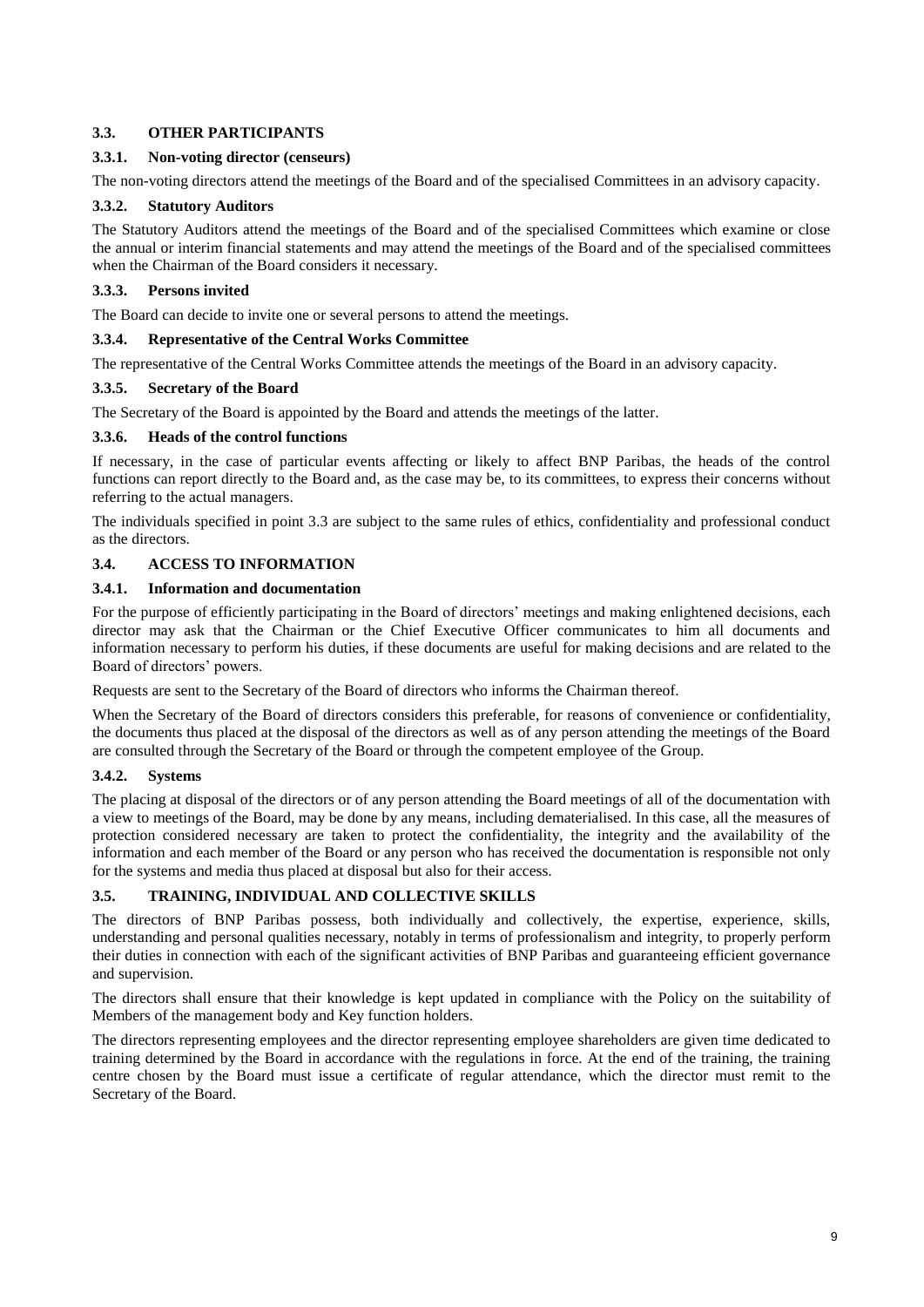## **ARTICLE 4. OBLIGATIONS**

#### **4.1. HOLDING AND KEEPING OF BNP PARIBAS SHARES**

Every director appointed by the General Shareholders' Meeting must personally hold 1,000 shares. The director must hold all of the shares within twelve months of his appointment. At the expiry of this period, every director concerned shall make sure to keep the minimum number of BNP Paribas' shares throughout his term of office.

The directors undertake not to engage in any individual hedging or insurance strategies to cover their risk on such shares.

This obligation does not concern directors representing employees and director representing employee shareholders.

#### **4.2. ETHICS - CONFIDENTIALITY**

#### **4.2.1. Ethics**

#### **4.2.1.1. Availability and regular attendance**

The members of the Board of directors shall devote the time and the effort necessary to carry out their duties and responsibilities, in compliance with the Policy on the suitability of Members of the management body and Key function holders.

The directors representing employees and the director representing employee shareholders are given a preparation time determined by the Board in accordance with the Guidelines on the assessment of the suitability of Members of the management body and Key function holders.

#### **4.2.1.2. Independence and loyalty**

Every member of the Board of directors shall at all times maintain his or her independence of mind, in compliance with the Policy on the suitability of Members of the management body and Key function holders.

He shall act with loyalty towards the other directors, shareholders and BNP Paribas.

He shall refuse any benefit or service liable to compromise his independence.

#### **4.2.1.3. Duty of vigilance**

Every member of the Board of directors is bound by a duty of vigilance with respect to the keeping, use and, as the case may be, the return of the systems, documents and information placed at disposal.

#### **4.2.2. Confidentiality**

Any director and any person participating in the work of the Board is bound by an obligation of absolute confidentiality about the content of the discussions and decisions of the Board and of its committees as well as the information and documents which are presented therein or which are provided to them, in any form whatsoever.

Except as provided by law, he is prohibited from communicating to any person outside of the Board of directors any information that has not been made public by BNP Paribas.

## **4.3. ETHICAL CONDUCT – LIMITATION ON DIRECTORSHIPS - CONFLICTS OF INTERESTS – PERSONAL DECLARATIONS**

#### **4.3.1. Ethical conduct**

If directors have any questions related to ethical conduct, they may consult the head of the Group Compliance Function.

The legislation relating to insider trading applies particularly to directors both in a personal capacity and when carrying out their duties within companies that hold shares in BNP Paribas. They are required, in particular, to respect the legal requirements governing the definition, communication and exploitation of privileged information, the principal provisions of which are communicated to them when they take directorship.

Directors can only deal in securities of BNP Paribas on a personal basis during the period of six-weeks beginning on the day after the publication of the quarterly and annual financial statements, or after the publication of a press release on the Company's running, unless they are in possession during that period of information that puts them in the position of an insider with respect to the stock exchange regulations.

Directors shall refrain from any transactions that could be considered as speculative, and in particular from leveraged purchases or short sales, or short-term trading.

The director as well as the persons with close connections with him are under the obligation to declare to the French Financial Markets Authority (Autorité des Marchés Financiers – AMF), which ensures the publication thereof, and to BNP Paribas the transactions that they execute in BNP Paribas shares and the financial instruments related thereto.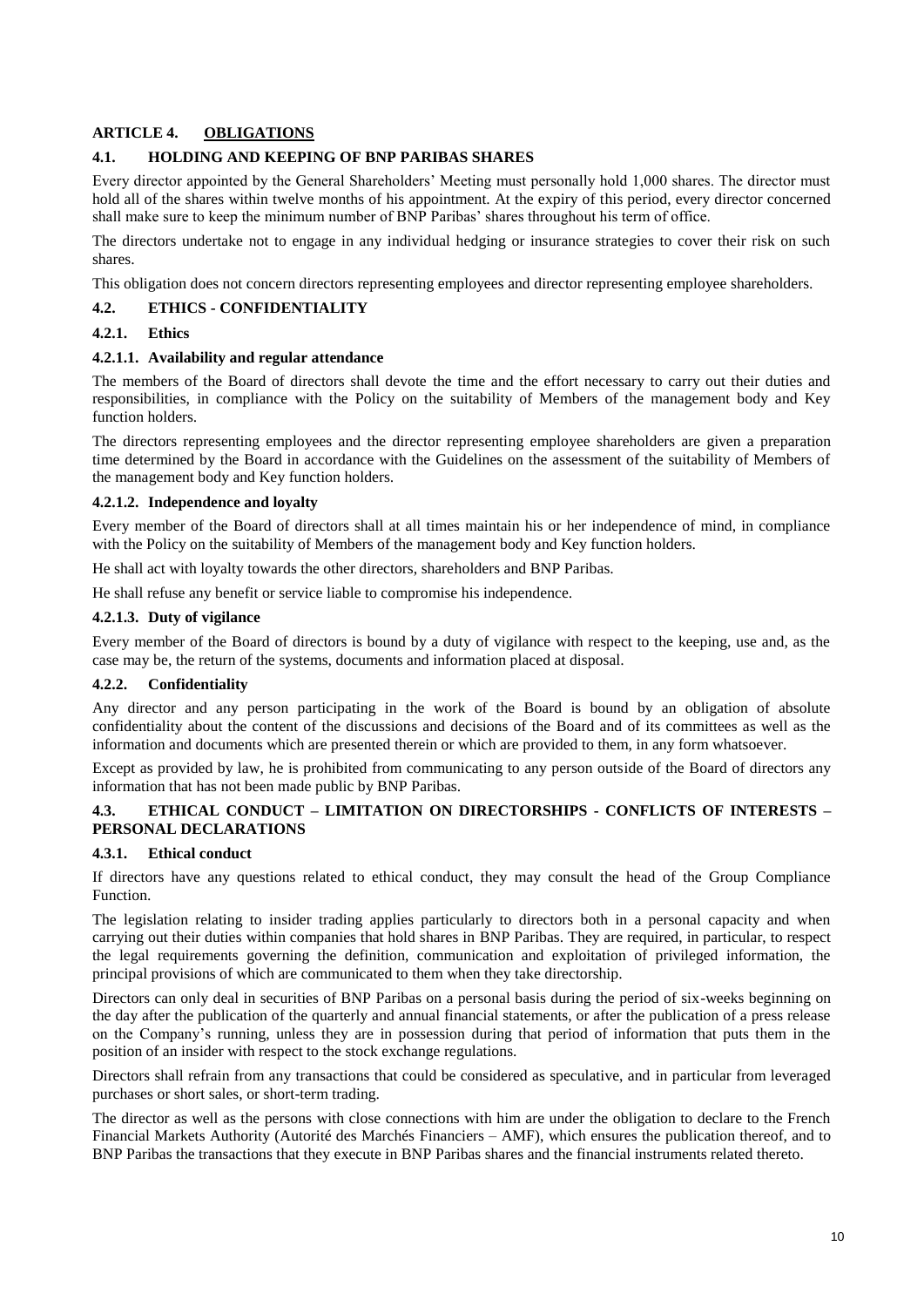## **4.3.2. Limitation on directorships**

The director complies with the statutory and regulatory provisions which are applicable to him or her, or which are applicable to BNP Paribas, concerning limitation on directorships, as well as the Policy on the suitability of Members of the management body and Key function holders.

#### **4.3.3. Conflicts of interests**

The director complies with the applicable statutory and regulatory provisions regarding conflicts of interests – in particular the so-called "related-party agreements" (conventions réglementées) regime as well as with the Policy on the suitability of Members of the management body and Key function holders.

Whatever the circumstances, in the event of breach of the obligations with respect to conflict of interests by a director, the Chairman of the Board of directors shall take all the statutory measures necessary in order to remedy it. He can, furthermore, keep the relevant regulators informed of such acts.

#### **4.3.4. Personal declarations**

The director undertakes to inform the Secretary of the Board as soon as possible of any change in his personal situation (change of address, appointment, directorships, duties carried out, or criminal, civil, or administrative convictions, etc.).

In particular, and in compliance with the Policy on the suitability of Members of the management body and Key function holders, the director shall inform, as soon as possible, the Chairman of the Board of directors of any criminal or civil conviction, management prohibition, administrative or disciplinary sanction, or measure of exclusion from a professional organisation, as well as any proceedings liable to entail such sanctions against him or her, any dismissal for professional misconduct, or any dismissal from a directorship of which he or she may be the subject. Similarly, the director informs the Chairman of the Board of directors of any criminal or civil order entered against it, administrative or disciplinary sanction or measure of exclusion from a professional organisation, as well as of any Court-ordered reorganisation or liquidation measure of which a company of which he is the manager, shareholder or partner is the subject or would be liable to be the subject.

#### **ARTICLE 5. REMUNERATION OF DIRECTORS AND NON-VOTING DIRECTORS (CENSEURS)**

The overall amount of remuneration given to the directors is determined by the General Shareholders' Meeting.

The individual amount of remuneration given to directors is determined by the Board of directors pursuant to a proposal by the remuneration Committee. It comprises a predominant variable portion based on actual participation in meetings, regardless of the means. Directors residing abroad receive an increased amount, except where they may participate in meetings of the Board of directors by videoconference or telecommunications means.

Actual participation in the Committees entitles committee members to an additional remuneration, the amount of which may differ depending on the Committees. Committee members receive this additional remuneration for their participation in each different Committee. The Chairmen of Committees also receive an additional remuneration.

The remuneration of the non-voting directors is determined by the Board of directors pursuant to a proposal of the Remuneration Committee.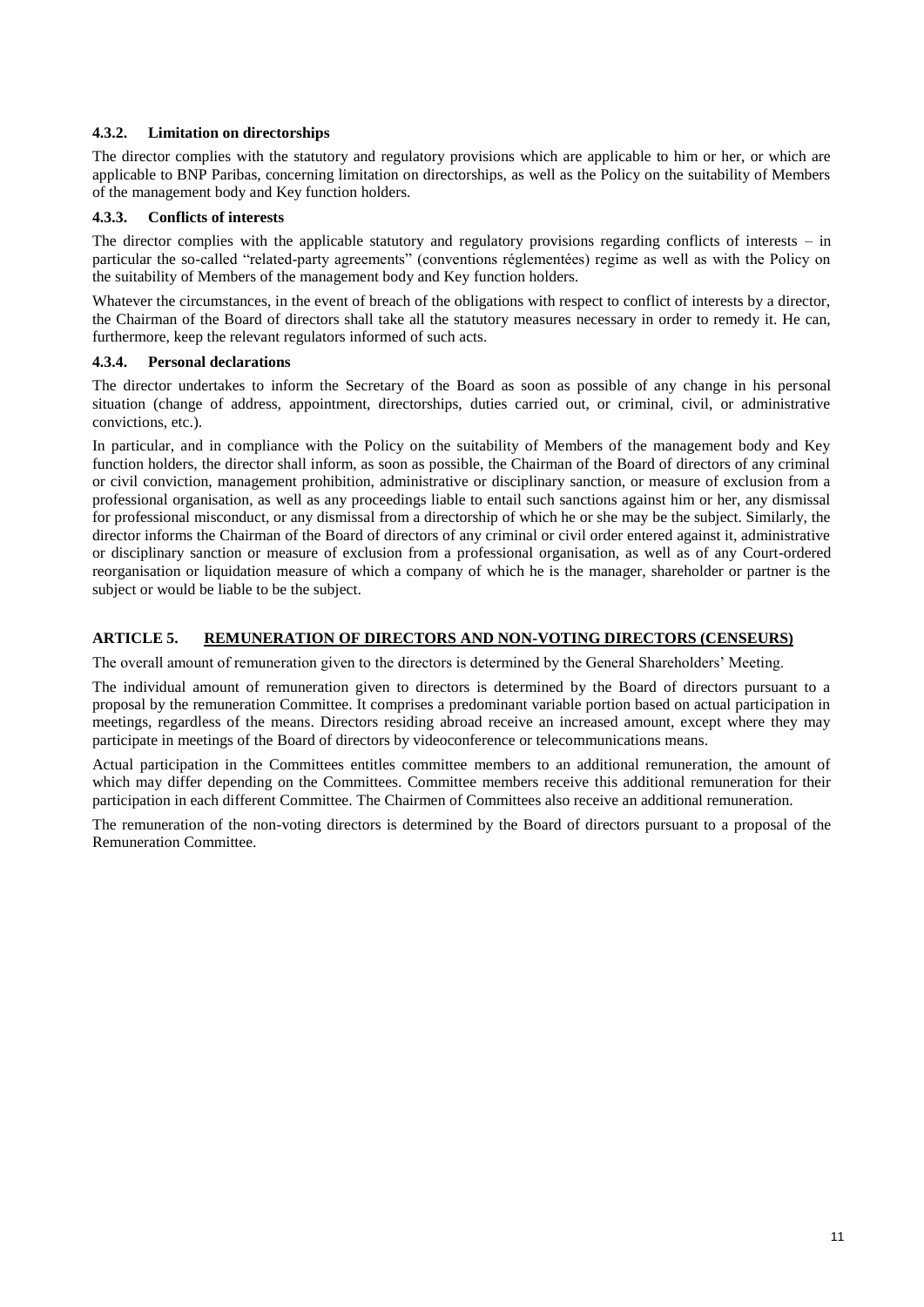## **PART THREE – THE BOARD OF DIRECTORS' SPECIALISED COMMITTEES**

To facilitate the performance of their duties by BNP Paribas' directors, specialised committees are created within the Board of directors.

## **ARTICLE 6. COMMON PROVISIONS**

#### **6.1. COMPOSITION AND SKILLS**

They consist of members of the Board of directors who do not carry out management duties within the Company. They include the required number of members who meet the criteria required to qualify as independent, as recommended by the Afep-Medef Code. The members of the committees have the knowledge and skills suited to carry out of the missions of the committees in which they participate.

The remunerations Committee includes at least one director representing the employees.

Their remits do not reduce or limit the powers of the Board of directors.

The Chairman of the Board of directors sees to it that the number, missions, composition, and functioning of the committees are adapted at all times to the statutory and regulatory provisions, to the Board of directors' needs and to the best corporate governance practices.

By decision of the Board, the internal control, Risk management and compliance Committee (CCIRC), the remunerations Committee (RemCo), the corporate Governance, ethics, nominations and CSR Committee (CGEN) may, in accordance with the provisions of Article L. 511-91 of the French Monetary and Financial Code (Code Monétaire et Financier) ensure their missions for the companies of the Group under the supervision of the regulator on a consolidated or sub-consolidated basis.

#### **6.2. MEETINGS**

The Committees shall meet as often as necessary.

### **6.3. MEANS PLACED AT THE DISPOSAL OF THE COMMITTEES**

They may call upon outside experts when needed.

The Chairman of a Committee may ask to hear any officer within the Group, regarding issues falling within this Committee's jurisdiction, as defined in the present Internal rules.

The Secretary of the Board prepares all of the documents necessary to the meetings of the specialised Committees and organises the placing of the documentation at the disposal of the directors and other participants in the meetings.

This documentation can be placed at disposal by any means, including dematerialised. In this case, all the measures of protection considered necessary are taken for the purposes of protecting the confidentiality, integrity and the availability of the information and each member of the specialised Committee concerned or any person who has received the documentation is responsible not only for the systems and media and their provision but also for their access.

#### **6.4. OPINIONS AND MINUTES**

They express opinions intended for the Board of directors. The Chairmen of committees, or in case of their impediment another member of the same committee, present a verbal summary of their work at the next Board of directors' meeting.

Written reports of Committees' meetings are prepared by the Secretary of the Board and communicated, after approval at a subsequent meeting, to the directors who so request.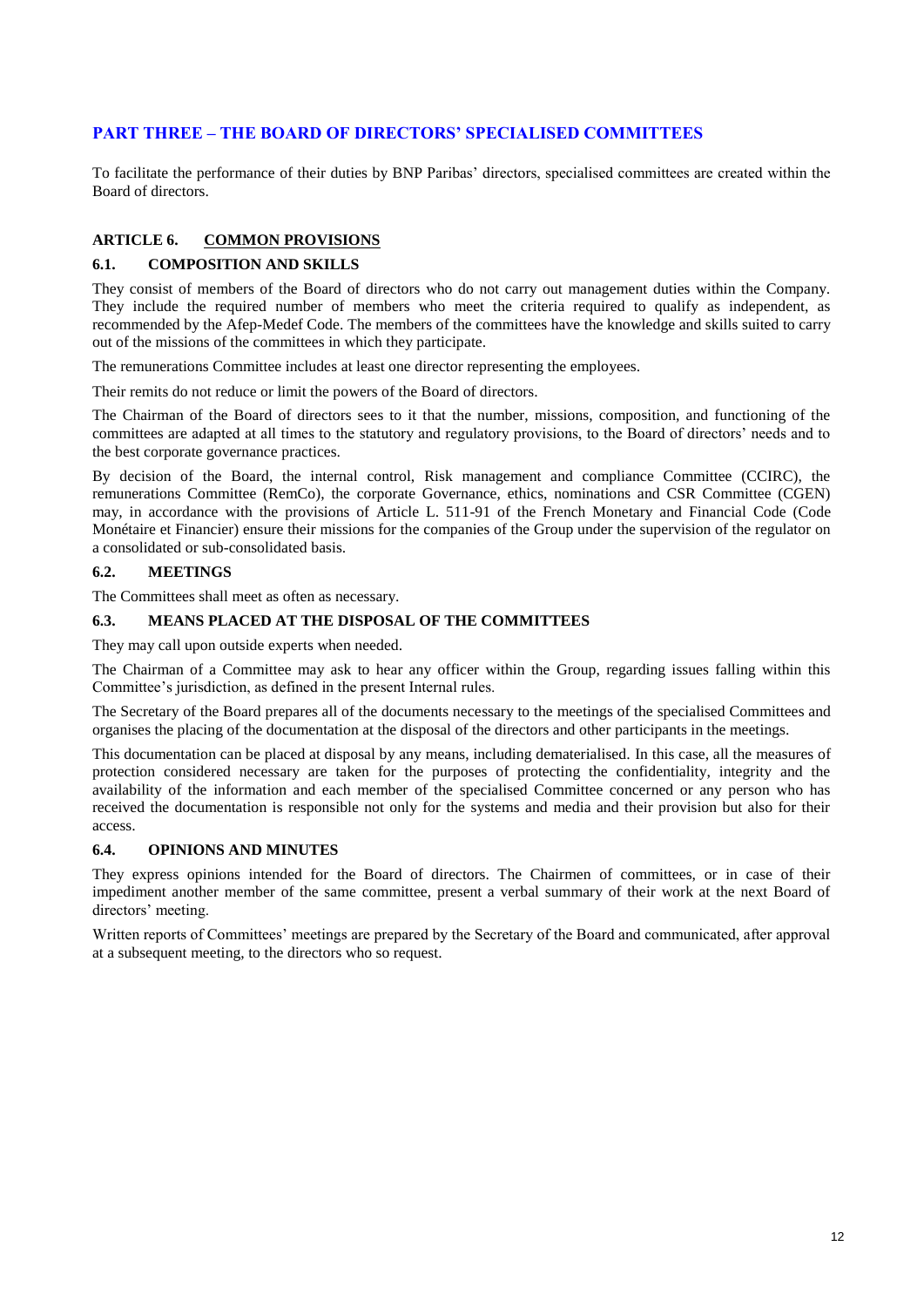## **ARTICLE 7. THE FINANCIAL STATEMENTS COMMITTEE**

## **7.1. MISSIONS**

In accordance with the provisions of the French Commercial Code, the Committee ensures the monitoring of the issues concerning the preparation and verification of the accounting and financial information.

## **7.1.1. Monitoring of the process of preparation of the financial information**

The Committee is tasked with analysing the quarterly, half-yearly and annual financial statements issued by the Company in connection with the closing of financial statements and obtaining further explanations of certain items prior to presentation of the financial statements to the Board of directors.

The Committee shall examine all matters relating to these accounts and financial statements: the choices of accounting principles and policies, provisions, analytical results, prudential standards, profitability indicators, and all other accounting matters that raise methodological issues or are liable to give rise to potential risks.

It makes, as the case may be, recommendations, in order to ensure integrity of the elaboration process of the financial information.

#### **7.1.2. Monitoring of the efficiency of the internal control systems and of risk management concerning accounting and financial matters**

The Committee shall analyse, at least twice a year, the summary of the operations and the results of the internal accounting and financial control, as well as those originate from controls on the elaboration process and the processing of accounting, financial and extra-financial information, based on the information communicated to it by the Executive Management. It shall be briefed of incidents revealed by the accounting and financial internal control, reported on the basis of the thresholds and criteria defined by the Board of directors and shall report on its findings to the Board of directors.

It is informed by the Chairman of the Board of directors of any possible failure to implement corrective measures decided within the framework of the accounting and financial internal control system that has been brought to his direct knowledge by the head of periodic control and reports on its findings to the Board of directors.

#### **7.1.3. Monitoring of the statutory auditing of the annual financial statements and of the consolidated financial statements by the Statutory Auditors as well as of the independence of the Statutory Auditors**

The Committee shall steer the procedure for selection of the Statutory Auditors, express an opinion on the amount of fees charged for conducting the legal auditing engagements and report to the Board of directors on the outcome of this selection process.

It shall review the Statutory Auditors' audit plan, together with their recommendations and their monitoring.

It shall be notified on a yearly basis of the amount and breakdown of the fees paid by the BNP Paribas Group to the Statutory Auditors and the networks to which they belong, calculated using a model approved by the Committee. It shall ensure that the amount or the portion of the audit firms or the networks' revenues that BNP Paribas represents is not likely to compromise the Statutory Auditors' independence.

Its prior approval shall be required for any engagement entailing total fees of over EUR 1 million (before tax). The Committee shall approve, a posteriori, all other engagements, based on submissions from the Finance Department. The Committee shall validate the Finance Department's fast-track approval and control procedure for all "non-audit" engagements entailing fees of over EUR 50,000. The Committee shall receive, on a yearly basis from the Finance Department, a report on all "non-audit" engagements carried out by the networks to which the Group's Statutory Auditors belong.

It receives from the Statutory Auditors a written report on their main observations concerning the weaknesses of internal control and reviews it, as well as most significant recommendations issued in the framework of their mission and reviews it. It takes notes of the most significant statements and recommendations issued by the internal audit in the framework of their missions regarding accounting and financial information.

Each Statutory Auditor shall report on a yearly basis to the Committee on its internal control system for guaranteeing its independence, and shall provide a written statement of its independence in auditing the Group.

The Committee accounts for the statements and conclusions of the Haut Conseil des Commissaires aux comptes (H3C) resulting from the controls provided by the H3C in the professional activity of Statutory Auditors.

At least twice a year, the Committee shall devote part of a meeting to a discussion with the team of Statutory Auditors, without any member of the company's Executive Management being present.

The Committee meets in the presence of the team of Statutory Auditors, to review quarterly, half-yearly and annual financial statements.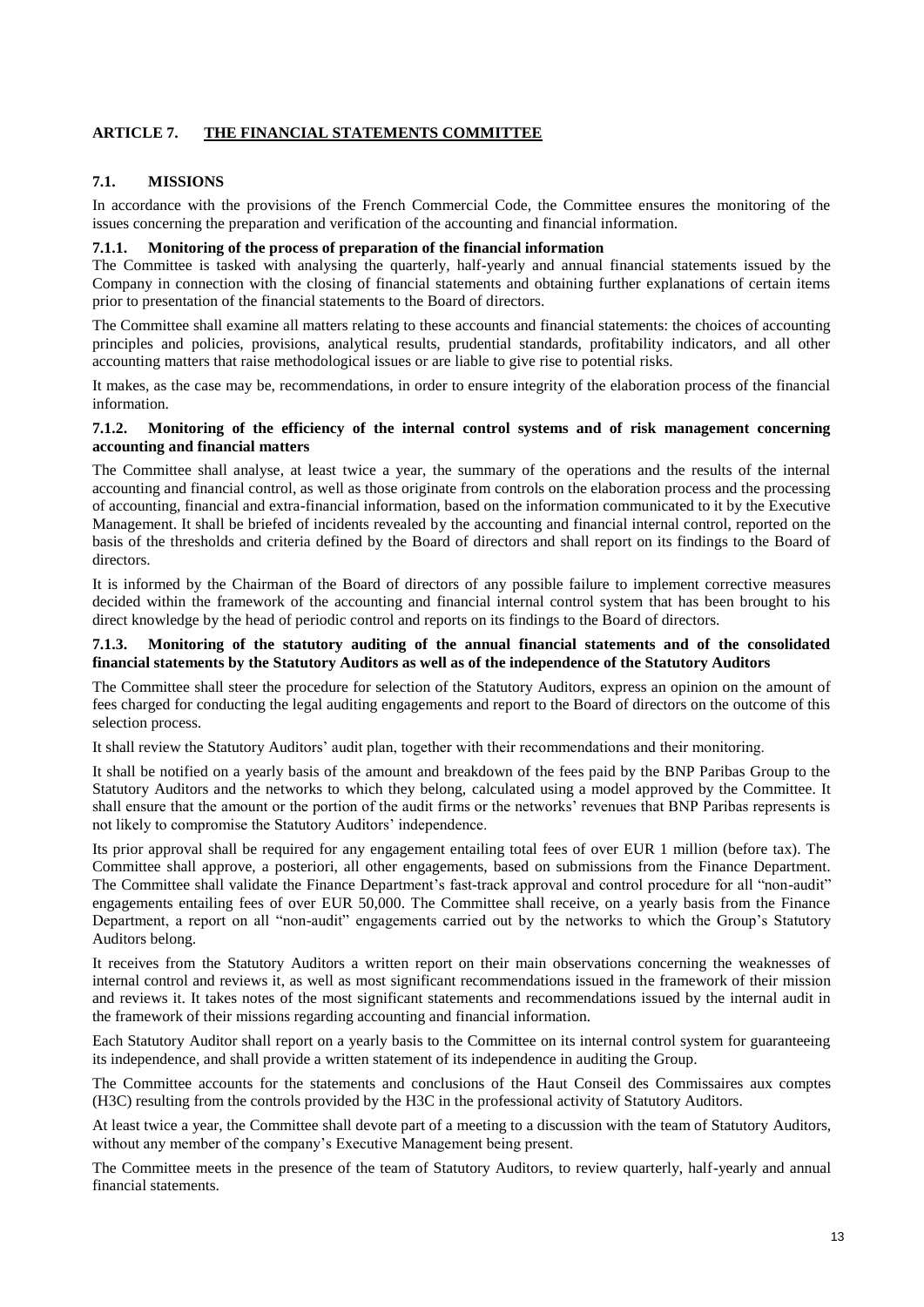However, the Statutory Auditors shall not attend all or part of Committee meetings dealing with their fees or their reappointment.

The Statutory Auditors shall not attend all or part of Committee meetings dealing with specific issues that concern a member of their staff.

Except in the event of exceptional circumstances, the files containing the quarterly, half-yearly and annual results and financial statements shall be sent to Committee members at least three days prior to the Committee meetings.

Where questions of interpretation of accounting principles arise in connection with quarterly, half-yearly and annual results, and involve choices with a significant impact, the Statutory Auditors and FINANCE shall submit, on a quarterly basis, a memorandum to the Committee analysing the nature and significance of the issues at play, presenting the pros and cons of the various possible solutions and explaining the rationale for the choices ultimately made.

They present, at least twice a year, a note on the works on certification of the financial statements. Based on it, the Committee reports to the Board on the results of this mission and on the way this mission has contributed to the integrity of the financial information and on his own role in it.

#### **7.2. CHAIRMAN'S REPORT**

The Committee shall review that part of the draft of the Chairman's report on internal control procedures relating to the preparation and processing of accounting and financial information.

#### **7.3. HEARINGS**

With regard to all issues falling within its jurisdiction, the Committee may, at its initiative, hear the heads of finances and accounting of the Group, as well as the head of Asset/liability management.

The Committee may ask to hear the head of Finances Group with regard to any issue within its jurisdiction, for which he may be held liable, or the Company's management may be held liable, or that could call into question the quality of accounting and financial information disclosed by the Company.

## **ARTICLE 8. THE INTERNAL CONTROL, RISK MANAGEMENT AND COMPLIANCE COMMITTEE**

#### **8.1. MISSIONS**

#### **8.1.1. Missions concerning the global risk strategy**

The Committee advises the Board of directors on the adequacy of the global strategy of the Company and the overall current and future risk appetite. It assists the Board of directors when the latter verifies the implementation of this strategy by the actual managers and by the head of risk management.

For this purpose, the Committee examines the key orientations of the Group's risk policy, including social and environmental orientations, based on measurements of the risk and profitability of the operations reported to it, in accordance with the regulations in force, as well as any specific issues related to these matters and methods.

In the event that a global risk limit is exceeded, a procedure to refer the matter to the Board of directors is provided for: the Executive Management informs the Chairman of the Committee, who can decide to convene the Committee or to request the convening of the Board of directors.

#### **8.1.2. Missions concerning the examination of the prices of the products and services proposed to customers**

In the framework of its mission and according to the terms it shall define, the Committee examines whether the prices of the products and services proposed to customers are compatible with the risk strategy. Where prices do not properly reflect the risks, it presents to the Board of directors an action plan to remedy this.

#### **8.1.3. Missions concerning remuneration**

Without prejudice to the missions of the remunerations Committee, the Risk committee examines whether the incentives provided for by the policy and the remuneration practices of the Company are compatible with its situation with respect to the risks to which it is exposed, its capital, its liquidity and the probability and the spreading over time of the expected profits.

To carry out this mission, the Chairman of the Committee shall attend the Remunerations Committee's meeting and presents to it the position upheld.

## **8.1.4. Missions concerning internal control and compliance**

The Committee also reviews all compliance-related issues, particularly those in the areas of reputation risk or professional ethics.

The Committee analyses the risk measurement and monitoring report. Twice a year it examines the internal control operations and findings (excluding accounting and financial internal control, which is the responsibility of the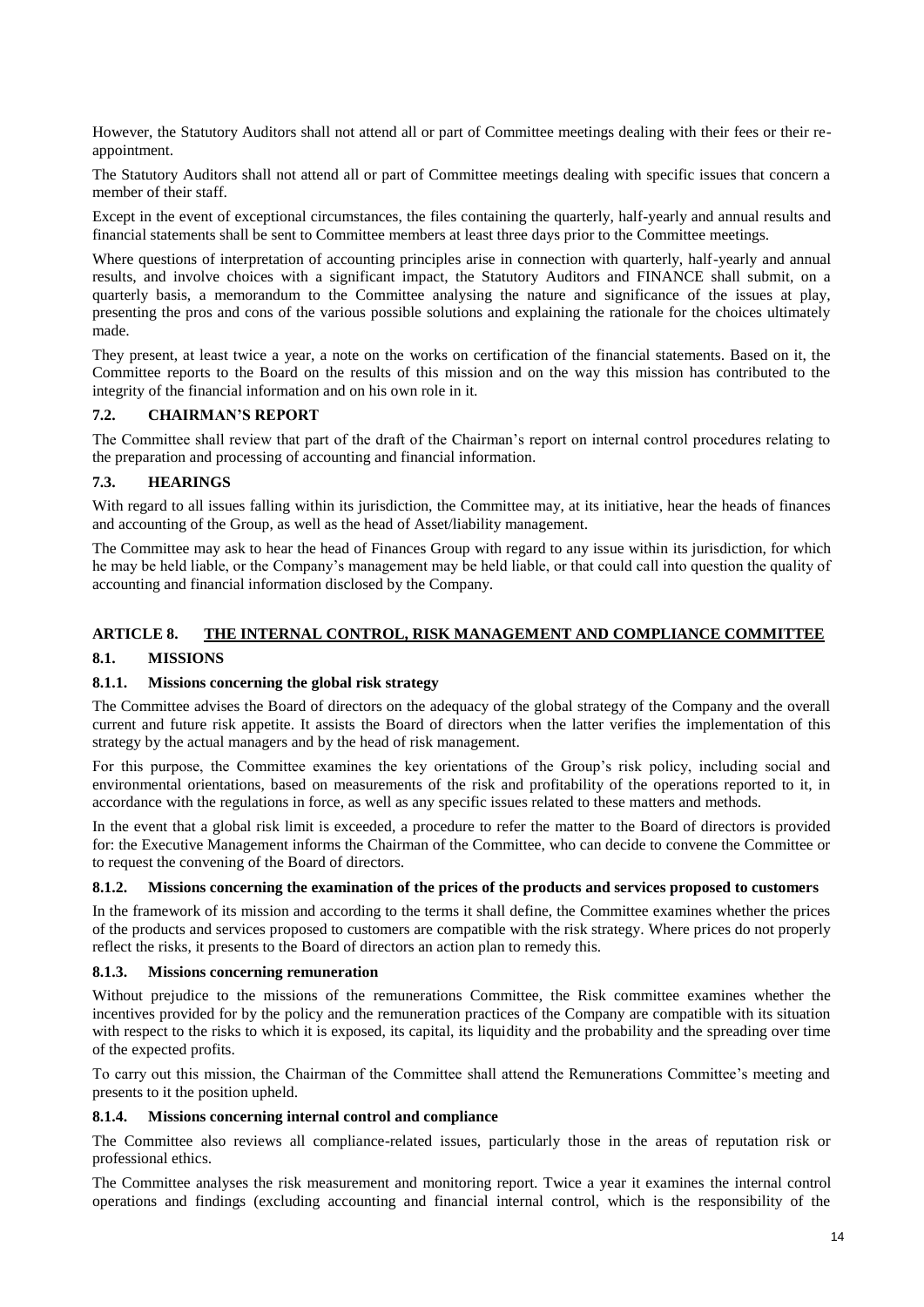Financial Statements Committee) based on the information provided to it by Executive Management and the reports presented to it by the heads of permanent control, compliance and periodic controls. It reviews the Company's exchanges of correspondence with the Secretariat General of the Prudential Control and Resolution Authority (Autorité de Contrôle Prudentiel et de Résolution – ACPR).

The Committee is briefed on incidents revealed by internal control that are reported on the basis of the thresholds and criteria defined by the Board of directors and reports on its findings to the Board of directors.

It analyses the status of recommendations made by the General Inspection unit that were not implemented. It is informed by the Chairman of the Board of directors of any possible failure to implement corrective measures decided within the framework of the internal control, of which it would have been informed directly by the head of periodic control and reports on its findings to the Board of directors.

## **8.2. HEARINGS**

It proceeds with the hearing, excluding the presence of the Executive Management, of the heads of the Group control functions (General Inspection, Compliance, Risk and Legal).

It presents the Board of directors with its assessment concerning the methods and procedures employed.

It expresses its opinion concerning the way these functions are organised within the Group and is kept informed of their work programme.

## **8.3. ACCESS TO THE INFORMATION**

The Committee has all the information about the situation of the Company with respect to risks. It may, if this is necessary, use the services of the head of risk management or of outside experts.

#### **8.4. MEETINGS COMMON TO THE FINANCIAL STATEMENTS COMMITTEE AND THE INTERNAL CONTROL, RISK MANAGEMENT AND COMPLIANCE COMMITTEE**

The financial statements Committee and the internal control, risk management and compliance Committee shall meet at the request of the Chairman of the Internal control, risk management and compliance Committee, or at the request of the Chairman of the financial statements Committee or at the request of the Chairman of the Board of directors.

In that context, the members of these Committees:

■ shall be briefed of the mission plan of the General Inspection and of the audit plan of the Statutory Auditors and shall prepare the work of the Board of directors in assessing the risk policies and management systems;

deal with common subjects concerning the risks and financial impacts policy (including provisioning). They carry out, in particular, a systematic review of the risks that can in the future have a significant impact on the financial statements.

This meeting shall be chaired by the Chairman of the financial statements Committee.

## **ARTICLE 9. THE CORPORATE GOVERNANCE, ETHICS, NOMINATIONS AND CSR COMMITTEE 9.1. MISSIONS CONCERNING CORPORATE GOVERNANCE**

The Committee is tasked with monitoring corporate governance issues. Its role is to help the Board of directors to adapt corporate governance practices within BNP Paribas and to assess its functioning.

It ensures the follows up on a regular basis of the evolution in the governance disciplines at the global, European and national levels. At least once a year, it presents a summary thereon to the Board of directors. It selects measures that are suitable for the Group and which are likely to bring its procedures, organisation and conduct in line with best practice in this area.

It examines the draft report on corporate governance and all other documents required by applicable laws and regulations.

The Committee is in charge of the follow up of questions related to the social and environmental responsibility ("CSR"). For this purpose, it handles more specifically the Group's contribution to sustainable economic development, in particular by an ethical financing of the economy, by promoting the development and the commitment of the employees, by the protection of the environment and the fight against climate change, as well as the positive impact of the Group in the society.

## **9.2. CODE OF CONDUCT**

The Committee carries out regular monitoring of the update of BNP Paribas Group's Code of conduct.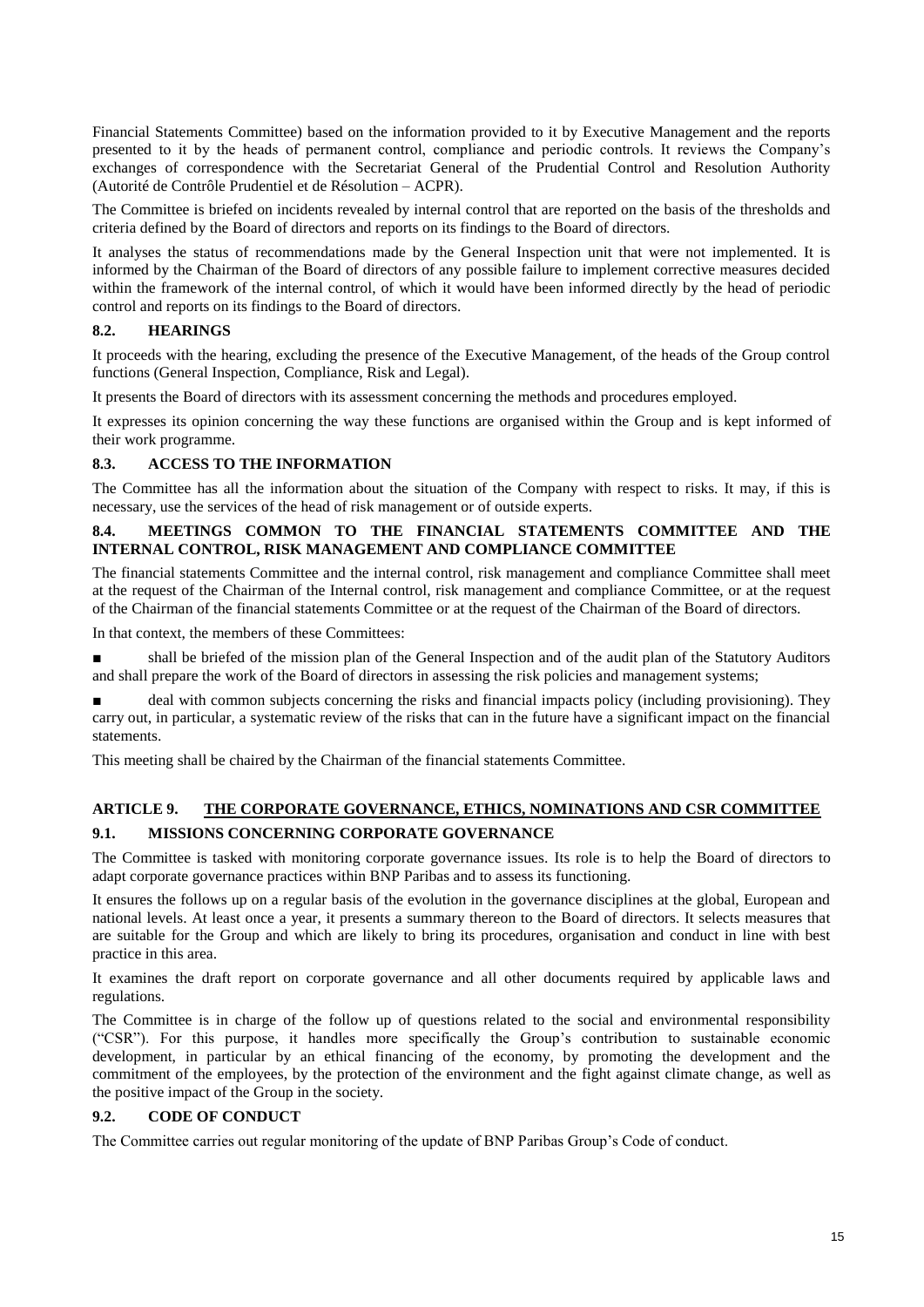## **9.3. MISSIONS CONCERNING THE IDENTIFICATION OF, SELECTION OF, AND SUCCESSION PLAN FOR DIRECTORS, COMMITTEE MEMBERS, AND NON-VOTING DIRECTORS (CENSEURS)**

For the identification of, selection of, and succession plan for the directors, the Committee applies the principles and procedure described in the Policy on the suitability of Members of the management body and Key function holders. The Committee regularly reviews this policy and proposes any amendments it deems advisable to the Board of directors.

The Committee sets an objective to achieve with respect to gender balance on the Board of directors. It draws up a policy aimed at achieving this objective. This objective and this policy, once set, are approved by the Board of directors.

As the case may be, the Committee proposes to the Board of directors the appointment of the non-voting directors.

#### **9.4. MISSIONS CONCERNING THE ASSESSMENT OF THE BOARD OF DIRECTORS**

The Committee assesses periodically, and at least once a year, the balance and diversity of the Board in compliance with the Policy on the suitability of Members of the management body and Key function holders.

Furthermore, an assessment of the Board of directors is made by a firm of external expert advisors every three years.

#### **9.5. MISSIONS CONCERNING THE SELECTION OF, APPOINTMENT OF, AND SUCCESSION PLAN FOR THE CHAIRMAN, MEMBERS OF EXECUTIVE MANAGEMENT, AND KEY FUNCTION HOLDERS**

The Committee periodically examines the Policy on the suitability of Members of the management body and Key function holders regarding the selection of, appointment of, and succession plan for the executive officers, the Chief Operating Officer(s), the Chairman, and the Key function holders as defined in this Policy, and makes recommendations in the matter.

The Committee contributes to the selection and appointment of, as well as the establishment of succession plans for, the Chairman and members of the Executive Management, pursuant to the Policy on the suitability of Members of the management body and Key function holders.

With regard to the key function holders, it ensures that the Policy on the suitability of members Members of the Management body and Key function holders is applied by Executive Management.

## **9.6. MISSIONS CONCERNING THE ASSESSMENT OF THE CHAIRMAN, CHIEF EXECUTIVE OFFICER, AND CHIEF OPERATING OFFICER(S)**

The Committee assesses the action of the Chairman.

It makes an assessment of the performance of the Chief Executive Officer and of the Chief Operating Officer(s) in the light of the strategic directions of the business established by the Board of directors and taking into consideration their capacities for anticipation, decision, organisation and exemplarity.

## **9.7. MISSIONS CONCERNING THE INDEPENDENCE OF THE DIRECTORS**

The Committee is tasked with assessing the independence of the directors, within the meaning of the Afep-Medef Code, and reporting its findings to the Board of directors.

#### **9.8. MISSIONS CONCERNING THE GENERAL BALANCE OF THE BOARD OF DIRECTORS**

The Committee ensures that the Board of directors is not dominated by one person or, a small group of persons in a manner that is detrimental to the interests of the Company. For this purpose, it applies the Policy on the suitability of Members of the management body and Key function holders.

#### **ARTICLE 10. THE REMUNERATION COMMITTEE**

The Committee prepares the decisions that the Board of directors approves concerning remuneration, in particular that which has an effect on risk and the management of risks.

The Committee makes an annual examination:

- of the principles of the remuneration policy of the Company;
- of the remuneration, allowances and benefits of any kind granted to the corporate officers of the Company;

of the remuneration policies of the categories of staff, including the executive managers, risk takers, and staff engaged in control functions and any employee, who given his overall income, is in the same remuneration bracket as those whose professional activities have a material impact on the risk profile of the Company or of the Group.

The Committee directly controls the remuneration of the head of RISK and of the head of Compliance.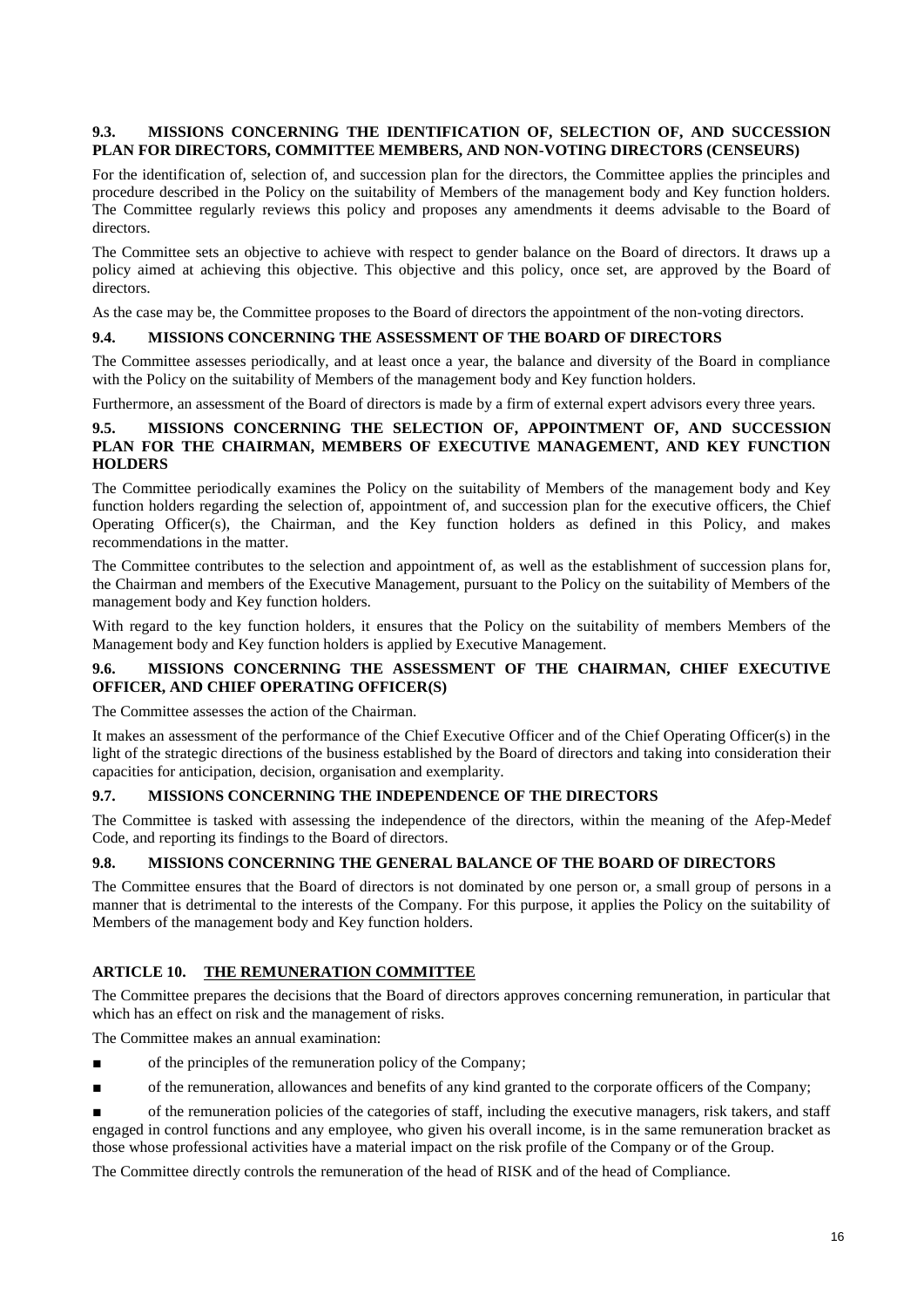Within the framework of the missions described above, the Committee prepares the work of the Board of directors on the principles of the remuneration policies, in particular concerning Group staff whose professional activities have a material impact on the Group's risk profile, in accordance with the regulations in force.

It is tasked with studying all issues related to the personal status of the corporate officers, and in particular the remuneration, the amount of retirement benefits and the allotment of subscription or purchase options to the Company's shares, as well as the provisions governing the departure of the members of the Company's management or representational bodies.

It examines the conditions, the amount and the distribution of the subscription or purchase stock option plans. Similarly, it examines the conditions for the allotment of free shares.

With the Chairman, it is also within its remit to assist the Chief Executive Officer with any matter relating to the remuneration of senior executives that the latter might submit to it.

**\* \* \* \* \***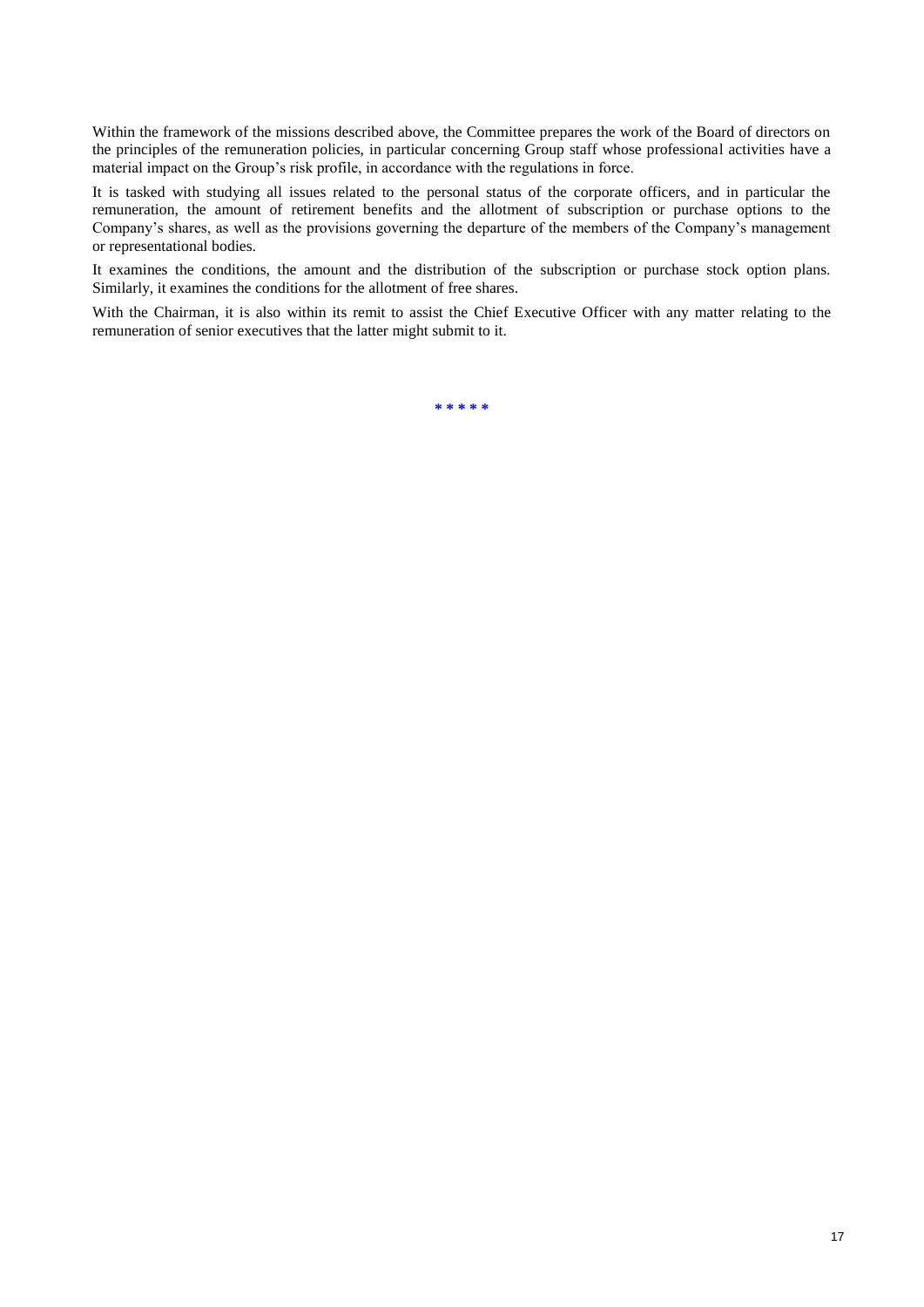#### **GUIDELINES ON THE ASSESSMENT OF THE SUITABILITY OF MEMBERS OF THE MANAGEMENT BODY AND KEY FUNCTION HOLDERS P19**

|    | <b>I - BACKGROUND AND DEFINITIONS</b>                                                                                           | P <sub>19</sub> |
|----|---------------------------------------------------------------------------------------------------------------------------------|-----------------|
| a. | <b>Background</b>                                                                                                               | P <sub>19</sub> |
| b. | <b>Definition</b>                                                                                                               | P <sub>19</sub> |
|    | II - IDENTIFICATION OF, SELECTION OF, AND SUCCESSION PLAN FOR MEMBERS OF THE<br><b>MANAGEMENT BODY AND KEY FUNCTION HOLDERS</b> | P <sub>20</sub> |
| a. | Identification of, selection of, and succession plan for directors                                                              | P <sub>20</sub> |
|    | Identification by the CGEN of the persons likely to be appointed as directors                                                   | P <sub>20</sub> |
|    | Selection by the Board of directors of the persons likely to become members of the Board                                        | P <sub>21</sub> |
|    | Succession plan for directors and review of the composition of the Board                                                        | P <sub>21</sub> |
| b. | Identification of, selection of and succession plan for the Chief Executive Officer and Chief<br><b>Operating Officer(s)</b>    | P <sub>21</sub> |
| c. | Identification and appointment of the Key function holders                                                                      | P <sub>22</sub> |
|    | III - INDEPENDENCE OF MIND AND MANAGEMENT OF CONFLICTS OF INTEREST OF THE<br><b>MEMBERS OF THE MANAGEMENT BODY</b>              | P <sub>22</sub> |
| a. | <b>General principles</b>                                                                                                       | P <sub>22</sub> |
| b. | <b>Cases of conflicts of interests</b>                                                                                          | P <sub>22</sub> |
| c. | <b>Management of conflicts of interests</b>                                                                                     | P <sub>23</sub> |
|    | Situations covered by the "related-party agreements" regime                                                                     |                 |
|    | Other situations                                                                                                                |                 |
|    | IV - COMPLIANCE WITH RULES ON LIMITATION OF DIRECTORSHIPS AND ON AVAILABILITY<br>OF THE MEMBERS OF THE MANAGEMENT BODY          | P <sub>24</sub> |
| a. | Compliance with rules when appointing a Member of the management body                                                           | P <sub>24</sub> |
| b. | Compliance with rules while holding directorship as a Member of the management body                                             | P <sub>25</sub> |
|    | V - GOOD REPUTE, HONESTY, AND INTEGRITY OF THE MEMBERS OF THE MANAGEMENT<br><b>BODY</b>                                         | P <sub>26</sub> |
|    | VI - DIVERSITY OF THE MEMBERS OF THE MANAGEMENT BODY AND COLLECTIVE<br><b>COMPETENCE OF THE BOARD OF DIRECTORS</b>              | P <sub>26</sub> |
|    | VII - INDUCTION AND TRAINING OF THE MEMBERS OF THE MANAGEMENT BODY                                                              | P <sub>26</sub> |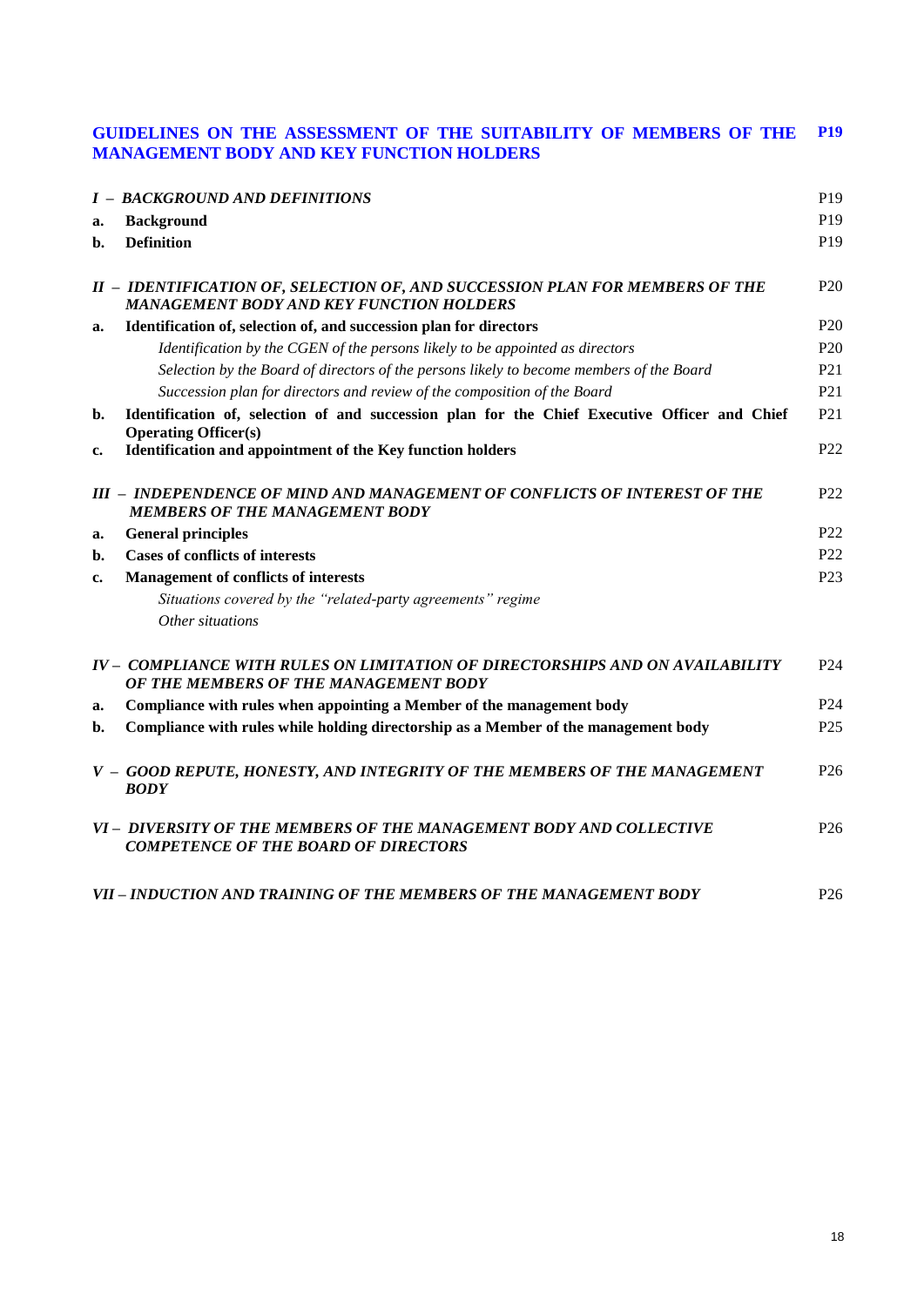## **GUIDELINES ON THE ASSESSMENT OF THE SUITABILITY OF MEMBERS OF THE MANAGEMENT BODY AND KEY FUNCTION HOLDERS**

#### *I. BACKGROUND AND DEFINITIONS*

#### **a. Background**

The purpose of the Policy on the suitability of Members of the management body and Key function holders is, while complying with the legal and regulatory provisions applicable to the Company, to specify and detail the procedures for implementing the provisions of the Internal rules and of the regulations applicable to BNP Paribas in the French Monetary and Financial Code (hereinafter "**CoMoFi**"), the European Banking Authority ("**EBA**") Guidelines on the assessment of the suitability of members of the management body and key function holders (the "**Fit and Proper Guidelines**") published on 26 September 2017, and on Internal Governance, from the comply or explain process (defined below).

Pursuant to these provisions, these guidelines cover the following topics:

- II. Identification of, selection of, and succession plan for Members of the management body and Key function holders:
	- a. Identification of, selection of, and succession plan for directors,
	- b. Identification of, selection of, and succession plan for the Chief Executive Officer and Chief Operating Officer(s),
	- c. Identification of, selection of, and succession plan for Key function holders;
- III. Independence of mind and management of conflicts of interest of the Members of the management body:
	- a. General principles,
	- b. Cases of conflicts of interests,
	- c. Management of conflicts of interests;
- IV. Compliance with the rules on limitation of directorships and on availability of the Members of the management body:
	- a. Compliance with rules when appointing a Member of the management body,
	- b. Compliance with rules while holding directorship as a Member of the management body;
- V. Good repute, honesty, and integrity of the Members of the management body;
- VI. Diversity of the Members of the management body and collective competence of the Board of directors;
- VII. Induction and training of the Members of the management body.

These guidelines are approved by the Board of directors. Updates shall also be submitted for approval to the Board of directors.

#### **b. Definitions**

**Members of the management body** means the directors, the Chief Executive Officer, and the Chief Operating Officer(s).

**Key function holders** means, for the purposes of the Fit and Proper Guidelines, the Chief Financial Officer, the Head of Compliance, the Head of RISK and the Head of the General Inspection, the Head of Legal, the Head of Human Resources, and the individuals to whom the Company has decided to confer the title of Deputy Chief Operating Officers.

**Fit and Proper** means the assessment conducted by BNP Paribas on the collective suitability of the Board and of the relevant individuals with regard to the following criteria:

- knowledge, skills and experience;
- good repute, honesty, and integrity;
- independence of mind;
- compliance with the rules on limitation of directorships and on availability.

**Comply or explain process** means the procedure in the Single Supervisory Mechanism by virtue of which the European Central Bank ("**ECB**") and the competent national authorities announce their intention to comply, fully, partially, or not at all, with the guidelines issued by that authority.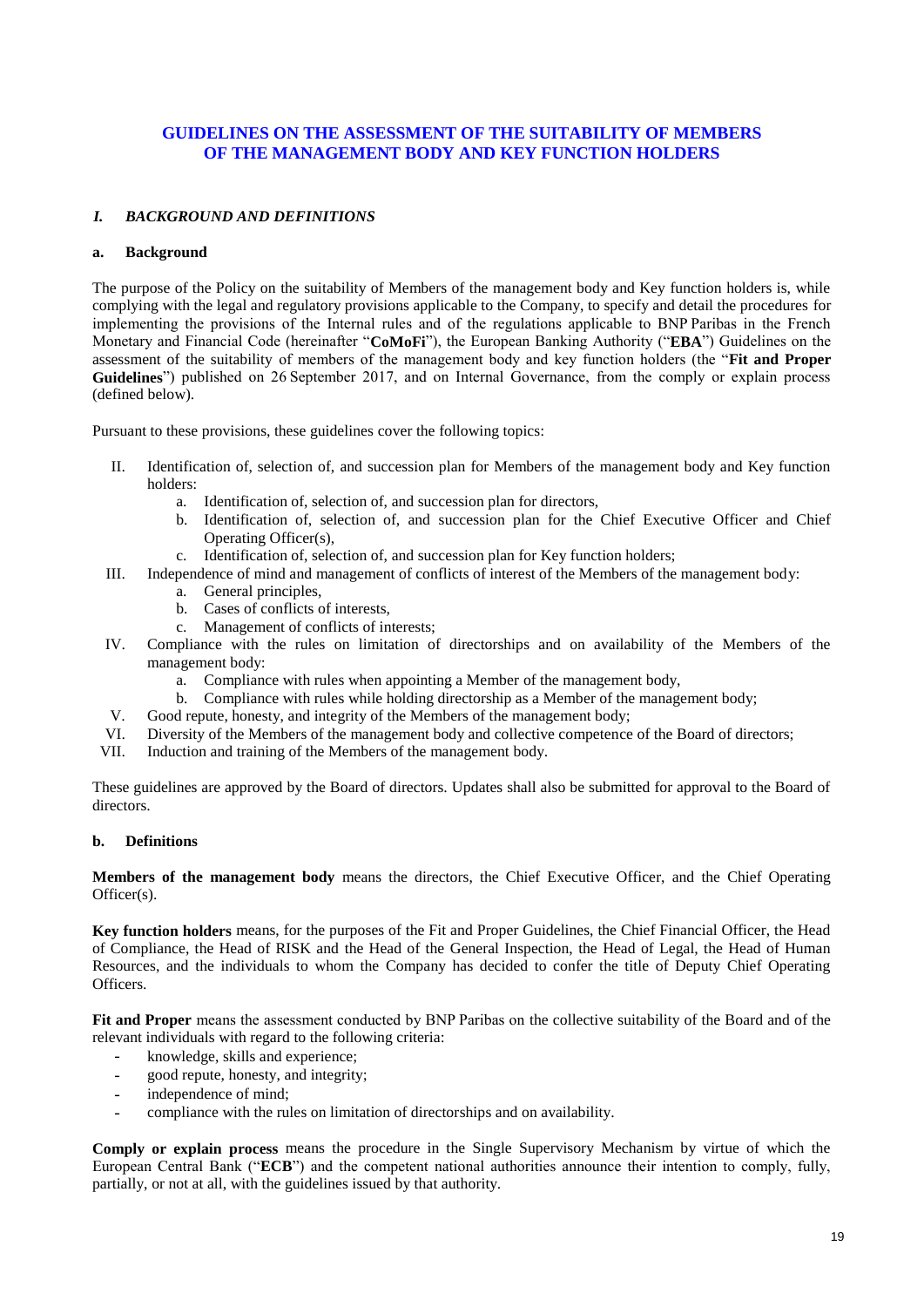#### **Company** means BNP Paribas.

**CGEN** means the Governance, Ethics, Nominations and CSR Committee of BNP Paribas.

**SCA** means the Secretariat of the Board of directors of BNP Paribas.

#### *II. IDENTIFICATION OF, SELECTION OF, AND SUCCESSION PLAN FOR MEMBERS OF THE MANAGEMENT BODY AND KEY FUNCTION HOLDERS*

#### **a. Identification of, selection of, and succession plan for directors**

The CGEN is tasked with the identification of the persons that are likely to be appointed as directors, regardless of their role on the Board of directors, to establish and to maintain at all times a list of these persons, which will be periodically monitored by the CGEN, without precisely determining the circumstances requiring their nomination to the Board of directors.

#### *Identification by the CGEN of the persons likely to be appointed as directors*

The CGEN shall identify and recommend to the Board of directors candidates suitable for the non-executive directorship of director, with a view to proposing their candidacy to the General Meeting. In the determination of the potential candidates, the CGEN assesses the balance of skills, experience, diversity, as well as the integrity and the capacity of understanding the stakes and the risks, both personal and collective, of the members of the Board. It ensures, furthermore, that the candidates are able to act objectively, critically and independently, notably with respect to other directorships they hold, that they have the courage necessary to express their thoughts and their judgements, sufficient availability to have a strong commitment in their duties and the objectivity indispensable for their directorship and, lastly, the desire to protect the interests of the Company and ensure its proper running.

The CGEN specifies the missions and the necessary qualifications for the duties to be carried out within the Board of directors and calculates the time to be devoted to such duties.

- For the purposes of identifying the candidate, the CGEN,
	- on the one hand, mandates, if it wishes so, one or several specialised agencies in the research for independent directors with the meaning of the provisions provided in Afep-Medef Code; this or these specialised agencies are selected further to a tender organised in coordination with the SCA;
	- on the other hand gathers inputs on this from other Board members.
- Upon receipt of a proposal, the CGEN conducts a careful examination of the provisions of these guidelines as well as on the following criteria based on both personal and collective skills:
	- knowledge and skill in requested areas, based on experience and the ability to understand the issues and risks of key activities for the Bank, including social and environmental issues, enabling directors to make informed and effective decisions;
	- courage, in particular to express opinions and make judgments, enabling directors to remain objective and independent;
	- availability, *i.e.* sufficient time for the director to dedicate to his directorship and related training, and the assiduity, which allow the necessary hindsight and promote the director's commitment and sense of responsibility regarding the exercise of their directorship;
	- loyalty, which fosters the director's commitment to the Company and to their duties within the Board, which collectively represents the shareholders;
	- director's proper understanding of the Company's culture and ethics;
	- good repute and propriety: a person should not be considered of good repute and meeting the propriety criterion if his or her personal or business conduct gives rise to any material doubt about his or her ability to ensure his or her directorship as independent director.

The CGEN ensures the regular updating of the list of persons that are likely to be selected, and, once a year, reports to the Board the work performed in order to identify the persons that are likely to be appointed directors so that the Board can deliberate on it.

As appropriate, the CGEN shall identify those individuals likely to be selected for the non-executive directorship of Chairman in consideration of the criteria set out above.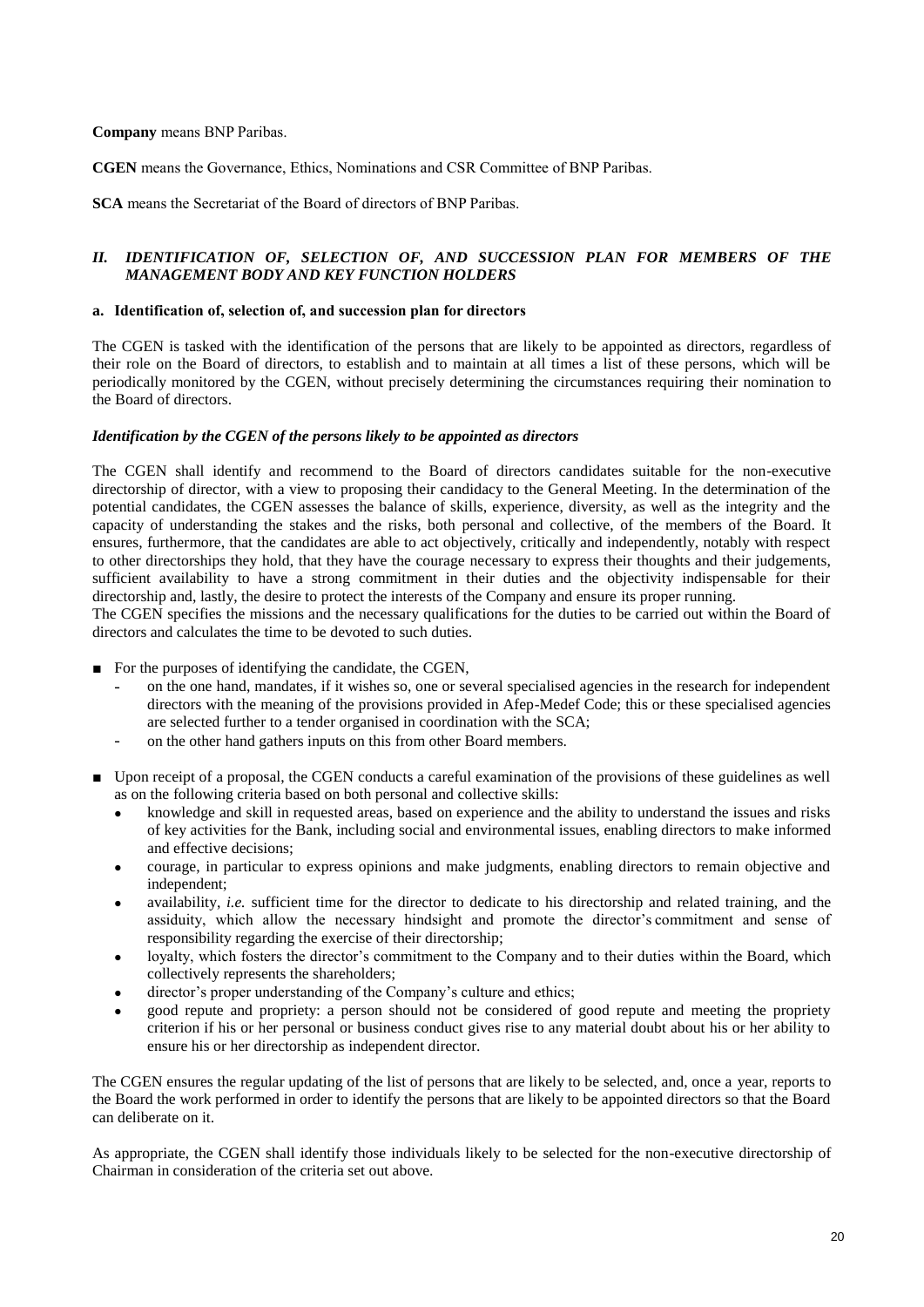#### *Selection by the Board of directors of the persons likely to become members of the Board*

When the Board has to decide the appointment of a new member, the CGEN decides upon the submission of the candidacy to the Board in order, if the Board decides so, to propose such candidacy to the General Meeting. First, it shall communicate to the Chairman of the Board the name of the person who is likely to be appointed setting out the reasons for its proposal. The Chairman of the Board of directors contacts the relevant person and, in the case of an agreement with this person, asked the SCA to review the situation of the person in accordance with the above provisions. The Chairman of the CGEN and the Chairman of the Board met potential candidates.

A candidate for the non-executive directorship of Chairman of the Board of directors is submitted to the Chairman of CGEN so that this latter may contact the relevant candidate.

If the review and interview regarding the duties of both director and Chairman of the Board of directors are deemed to be satisfactory, the CGEN can then propose to the Board of directors to adopt the proposal for the submission of the candidacy.

The SCA can ask the candidates for any document required for its review, which it will retain pursuant to legal and regulatory provisions on personal data.

For specialised committees, the CGEN makes recommendations to the Board of directors on the appointment of the members in cooperation with the Chairman of the relevant Committee, and of the Chairmen of the Committees when they are to be renewed.

#### *Succession plan for directors and review of the composition of the Board*

The CGEN is responsible for examining the provisions allowing for the succession of the directors as well as, where applicable, the Chairman.

Once a year, the SCA, under the responsibility of the CGEN, reviews the composition of the Board of directors in accordance with the provisions relating to the identification of persons likely to become members of the Board of directors. The CGEN presents to the Board of directors the outcome of such review, which is subject to Board's deliberation.

#### **b. Identification of, selection of, and succession plan for the Chief Executive Officer and Chief Operating Officer(s)**

The Board of directors appoints the Chief Executive Officer and, on the recommendation of the latter, the Chief Operating Officer(s), and sets any limits to their powers.

For this purpose, acting jointly with the Chairman, the CGEN puts forward recommendations for the selection of the Chief Executive Officer for consideration by the Board, and, acting on recommendation of the Chief Executive Officer, it puts forward recommendations for the selection of the Chief Operating Officer(s). The CGEN ensures, at the time of identifying and putting forward recommendations for the Chief Operating Officer position(s), upon proposal from the Chief Executive Officer and where applicable with the support of the Company's Human Resources, that there is a gender balance and guarantees the presence of at least one woman and one man until the end of the selection process.

- To identify the candidate, the CGEN conducts a careful examination of his or her candidacy in consideration of the provisions of this policy as well as the following criteria:
	- knowledge and skill in requested areas, based on experience and ability to understand the issues and risks of key activities for the Bank, including social and environmental issues, enabling them to make informed and effective decisions;
	- courage, in particular to express opinions and make judgements, enabling directors to remain objective and independent;
	- availability, *i.e.* the sufficient time which the Chief Executive Officer and Chief Operating Officer(s) must dedicate to their duties and to the relevant training;
	- loyalty, which fosters the commitment of the Chief Executive Officer and the Chief Operating Officer(s) to the Company and its shareholders;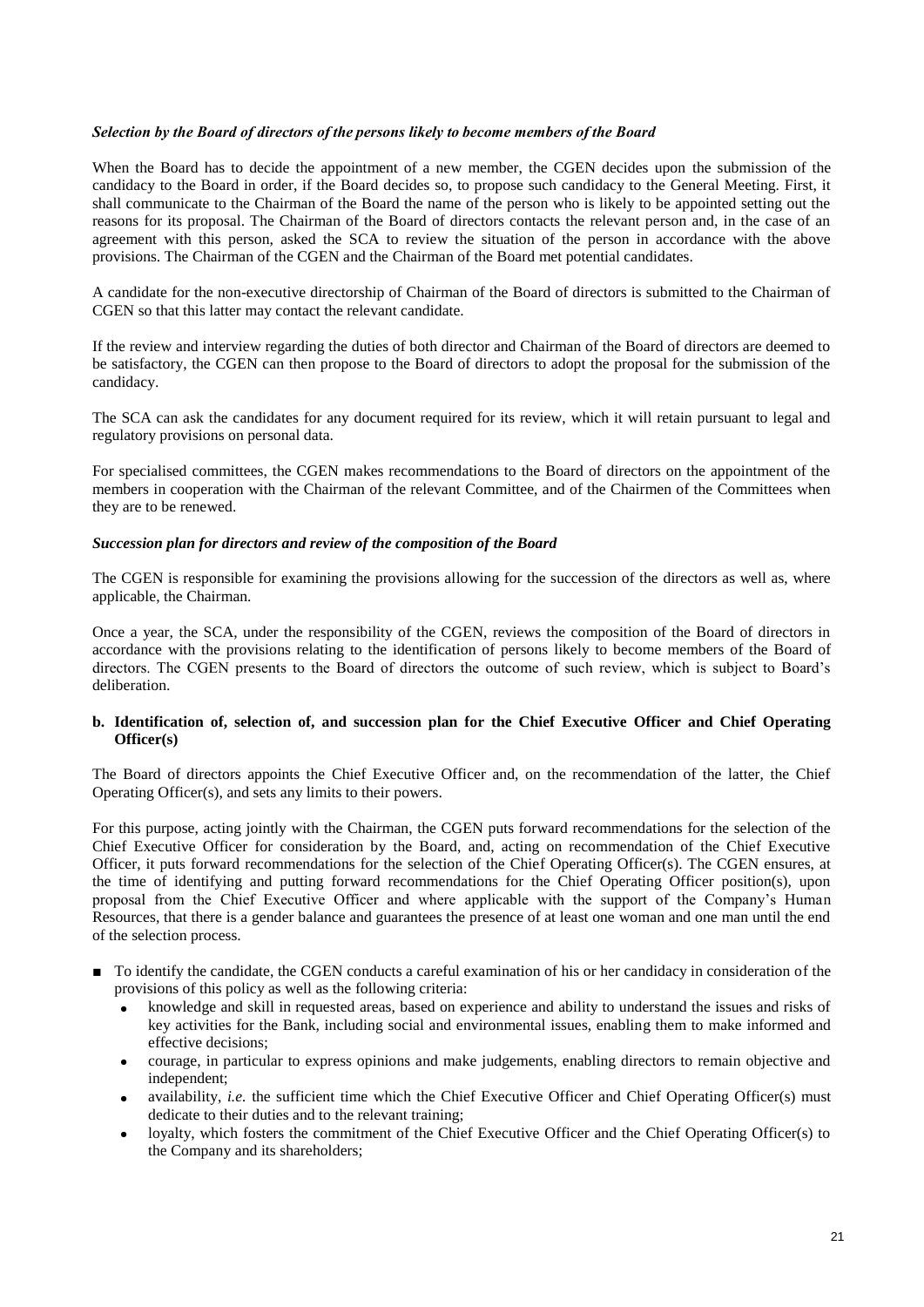good repute and propriety: a person shall not be considered of good repute or meeting the propriety criterion if his or her personal or business conduct gives rise to any material doubt about his or her suitability as Chief Executive Officer or Chief Operating Officer, as the case may be.

The SCA can ask the candidate or the Company, as the case may be, for any document required for its review, which it shall retain pursuant to the legal and regulatory provisions on personal data.

It is also responsible for examining the provisions allowing the succession of the Chief Executive Officer and Chief Operating Officer(s).

#### **c. Identification and appointment of the Key function holders**

- The CGEN ensures that in the identification and appointment of the Key function holders by Executive Management, with the support of the Company's Human Resources, as the case may be, the following are considered:
	- skills, qualification, and experience;
	- and good repute, honesty, and integrity.

#### *III. INDEPENDENCE OF MIND AND MANAGEMENT OF CONFLICTS OF INTEREST OF THE MEMBERS OF THE MANAGEMENT BODY*

In consideration of the so-called "related-party agreements" regime in articles L.225-38 *et seq.* of the French Commercial Code, provisions regarding independence of mind and conflicts of interest set out in section 9 of the Fit and Proper Guidelines and Principle 3 of the Guidelines on Corporate governance principles for banks, published in July 2015 by the Basel Committee on Banking Supervision, and with the objective to embrace the best practices observed in the governance area, the aim of this section is to (i) recall the general principles applied to ensure the independence of mind of every Member of the management body, (ii) define the situations of conflicts of interest to which directors may face in light of the various activities that the Group conducts and which could be in competition with the interests of the concerned director, shall it be directly or indirectly, and (iii) provide details, in case such conflict of interest occurs, concerning the necessary measures to be adopted in order to take the situation into account and handle it in an appropriate manner.

#### **a. General principles**

Every Member of the management body shall at all times maintain his or her independence of mind, analysis, assessment, decision, and action so as to be able to issue opinions and make decisions in an informed, judicious and objective manner. For this purpose, the Member of the management body shall respect both the legal and regulatory provisions applicable to conflicts of interest - specifically the so-called "related-party" agreements - and the provisions below on the measures to be adopted in recognizing conflicts of interest and managing them appropriately.

More specifically, the Members of the management body shall refuse any benefit or service liable to compromise their independence, and undertake to avoid any conflict of interest (as described below).

Each member of the Board of directors shall freely express his or her positions, possibly minority positions, about the subjects discussed in the meetings of the Board or specialised committee.

It is recalled that any conflict of interest may question the fact that a director qualifies as an independent director according to the provisions of the Afep-Medef Code.

#### **b. Cases of conflicts of interests**

 $\overline{a}$ 

- Besides the so-called "conventions réglementées" regime provided for by articles L.225-38 and *subseq*. of the French Commercial Code, the following situations may give rise to conflicts of interest:
	- a) each agreement entered into directly, or through an intermediary person<sup>1</sup>, between a company that BNP Paribas controls within the meaning of article L.233-16 of the French Commercial Code and one of the Members of the Company's management body;

*<sup>1</sup> The interposition of an intermediary corresponds to a situation in which the Member of the management body is the ultimate re al beneficiary of the agreement between one of the companies that BNP Paribas controls and the co-contracting party of that controlled company.*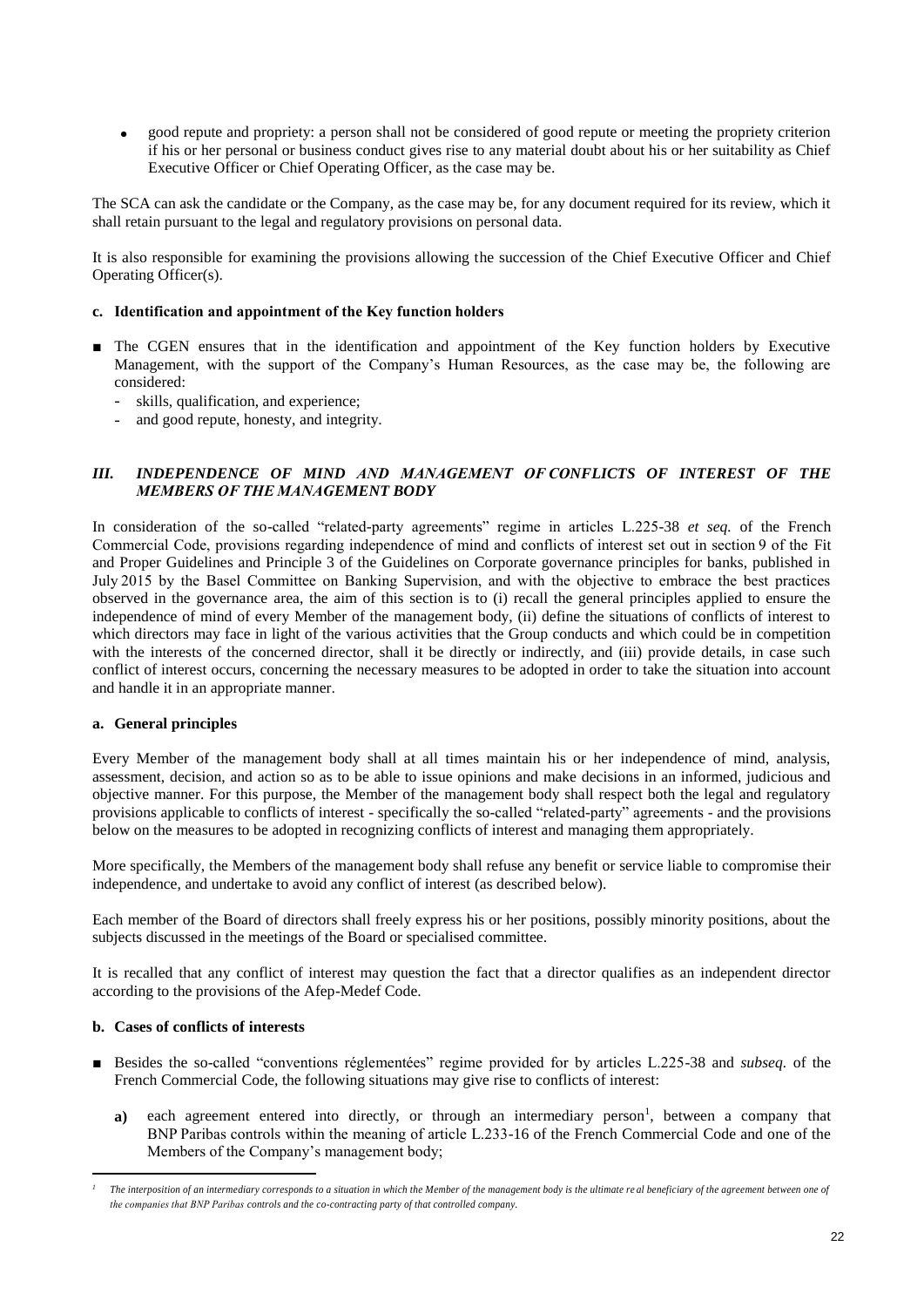- **b**) each agreement to which one of the Members of the Company's management body is indirectly interested, meaning that without being directly party to the said agreement entered into by one of the companies controlled by the Company within the meaning of article L.233-16 of the French Commercial Code, the Member of the management body benefits in a way or another from the agreement;
- **c)** each agreement entered into between one of the companies controlled by the Company, within the meaning of article L.233-16 of the French Commercial Code, and a company owned by a Member of the Company's management body or of which such director is also an owner, general partner, manager, director, Member of the Supervisory Board or, generally, in a senior manager of this company;
- **d)** each situation where Members of the management body are or might be, in relation with the exercise of his or her non-executive directorship, the recipient of privileged information (i) concerning a company in which he or she is an executive director within the meaning of c) or in which he or she exercises a function or holds interests whatever, or (ii) concerning the Company or one of the companies under its control within the meaning of article L.233-16 of the French Commercial Code which may be interests concerning the activity of a company in which he or she is an executive director within the meaning of c) or in which he or she exercises a function or holds interests whatever they may be;
- **e)** each situation where the Member of the management body could take part to a Board meeting to which would be interested any person with whom he or she has family or professional links, or tight relations;
- **f)** the undertaking of a new directorship whether in a listed or unlisted entity, French or foreign, not belonging to a group of which he is a manager, or any participation in the specialised Committee of a corporate body or any other new directorship<sup>2</sup>;
- **g)** each currently valid commitment made under directorship previously held in France or abroad (e.g. a noncompetition clause);
- **h)** more generally, each situation that may constitute a conflict of interest between the Member of the management body and the Company or one of its subsidiaries within the meaning of article L.233-16 of the French Commercial Code.

#### **c. Management of conflicts of interests**

The assessment of current agreements is subject to a separate procedure by the Board of directors entitled "Procedure for current agreements entered into under normal conditions".

#### *Situations covered by the "related-party agreements" regime*

The Members of the management body acknowledge having read and understood the related-party agreement regime and the obligations resulting from such regime.

#### *Other situations*

If one of the situations described in a) through e) or g) or h) above should occur, the Member of the management body shall immediately inform the Chairman of the Board of directors, who shall in turn inform the CGEN so that the latter, based on the analysis of the presented situation, may give an opinion which may consist of one or more measures described in the following paragraph. This opinion is then submitted to the Board of directors and, if followed by the said Board, is notified by the Chairman of the Board, to the concerned director. The decision of the Board of directors will be included in the minutes of the meeting.

More specifically, if one of the situations described in a) through e) or g) or h) above should occur during a Board of directors meeting or one of its Committees, and without prejudice to the application of the preceding paragraph, the Board of directors or the Committee, as the case may be, shall immediately determine the measures to be taken, which may take different forms including the fact the concerned director or Committee would not participate to the debate or the votes, would not receive the information on the issue that gives or may give rise to a conflict of interest, or even would have to leave the meeting of the Board or the Committee during the discussion of the concerned issue. The minutes of the Board or the Committee includes the measures adopted.

If the situation covered in f) above should occur, he or she shall inform the Chairman of the Board of directors of his or her intention to accept (i) a new directorship, whether in a listed or unlisted, French or foreign entity that does not belong to a group of which he or she is an executive director, or (ii) each participation in the specialised committees of a corporate body, or (iii) any other new directorship, such that the Board of directors, on the recommendation of the CGEN, may decide on the compatibility of such an appointment with the non-executive directorship of a Member of

 $\overline{a}$ 

*<sup>2</sup> This includes those of a political nature.*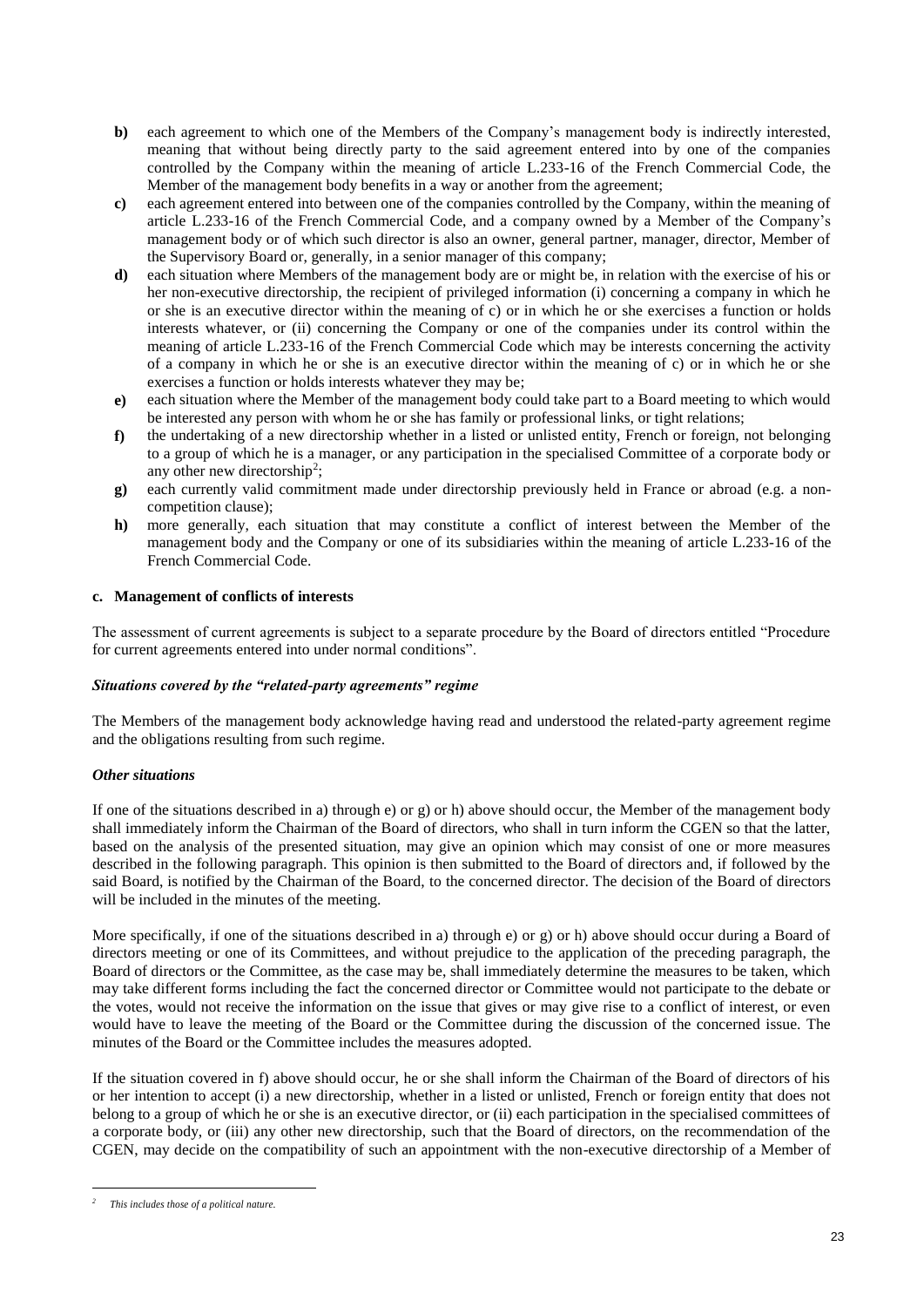the management body in the Company. If necessary, the provisions on limitation of directorships and on the availability of Members of the management body set forth below shall be applied mutatis mutandis. In any case, if the Board considers that the relevant Member of the management body is no longer able to perform his or her duties therein because of a conflict of interest, he or she shall resign.

More generally, in the event of a breach of obligations with respect to conflicts of interest by a Member of the management body, the Chairman of the Board of directors shall take all legal measures required to remedy it. He or she may, furthermore, keep the relevant regulators informed of such acts.

#### *IV. COMPLIANCE WITH RULES ON LIMITATION OF  DIRECTORSHIPS AND ON AVAILABILITY OF  THE  MEMBERS OF THE MANAGEMENT BODY*

The Member of the management body complies with legal and regulatory provisions, specifically those set out in articles L.511-52 and R.511-17 of the CoMoFi (the "**CoMoFi Provisions**") and in the Fit and Proper Guidelines, which are applicable to him or her or applicable to the Company in matters of limitation of directorships and of availability as well as those in the Afep-Medef Corporate Governance Code.

#### **a. Compliance with rules when appointing a Member of the management body**

- Once a candidate is chosen by the CGEN and prior to submitting it to the Board of directors, the SCA, under the responsibility of the Chairman of the Board of directors:
	- **a)** contacts the candidate in order to request the list of directorships as well as any other functions he or she may hold, and how much time is spent on them each year;
	- **b**) ensures that the candidate is in compliance with the Provisions of the CoMoFi regarding the number of directorships;
	- **c)** ensures that the candidate has the time required for the duties and training he or she would perform for the directorship in question;
	- **d)** and checks that these directorships and other functions are suitable with the position of a Member of the management body, in accordance with the above provisions on independence of mind and management of conflicts of interest.

The candidate shall certify that the list of directorships and functions is complete and provide on request of the SCA any document (company bylaws, extracts from trade registers or equivalent, certificate, statement, etc). that the SCA deems useful to have.

- The SCA then analyses the directorships declared by the candidate so as to ensure that the Provisions of the CoMoFi are complied with. It records the written documents on which the analysis and the conclusions were based, in accordance with personal data laws and regulations. As part of this review, the SCA may proceed to the researches he deems useful.
- At the outcome of the SCA's review,
	- **a)** either the candidate is in compliance with the Provisions of the CoMoFi and has the time required to serve as a director: the SCA shall report to the Chairman of the Board of directors, who shall inform the Chairman of the CGEN. The CGEN shall then propose the candidate to the Board of directors which shall take a decision on his appointment or his co-option, as the case may be;
	- **b)** or the candidate is not in compliance with the Provisions of the CoMoFi or does not have the time required to serve as a director: the SCA shall inform the Chairman of the Board, who shall in turn notify the Chairman of the CGEN, so that the measures for remedying this situation can be reviewed with the candidate. If the candidate is willing to make the necessary arrangements prior to his nomination or his co-option, the SCA states this in minutes which will then be submitted to the Board of directors which will decide, his nomination or his co-option, as the case may be.

If the candidate is not willing or cannot implement the necessary steps, the SCA established minutes to the attention of the CGEN, which acts the end of the selection process.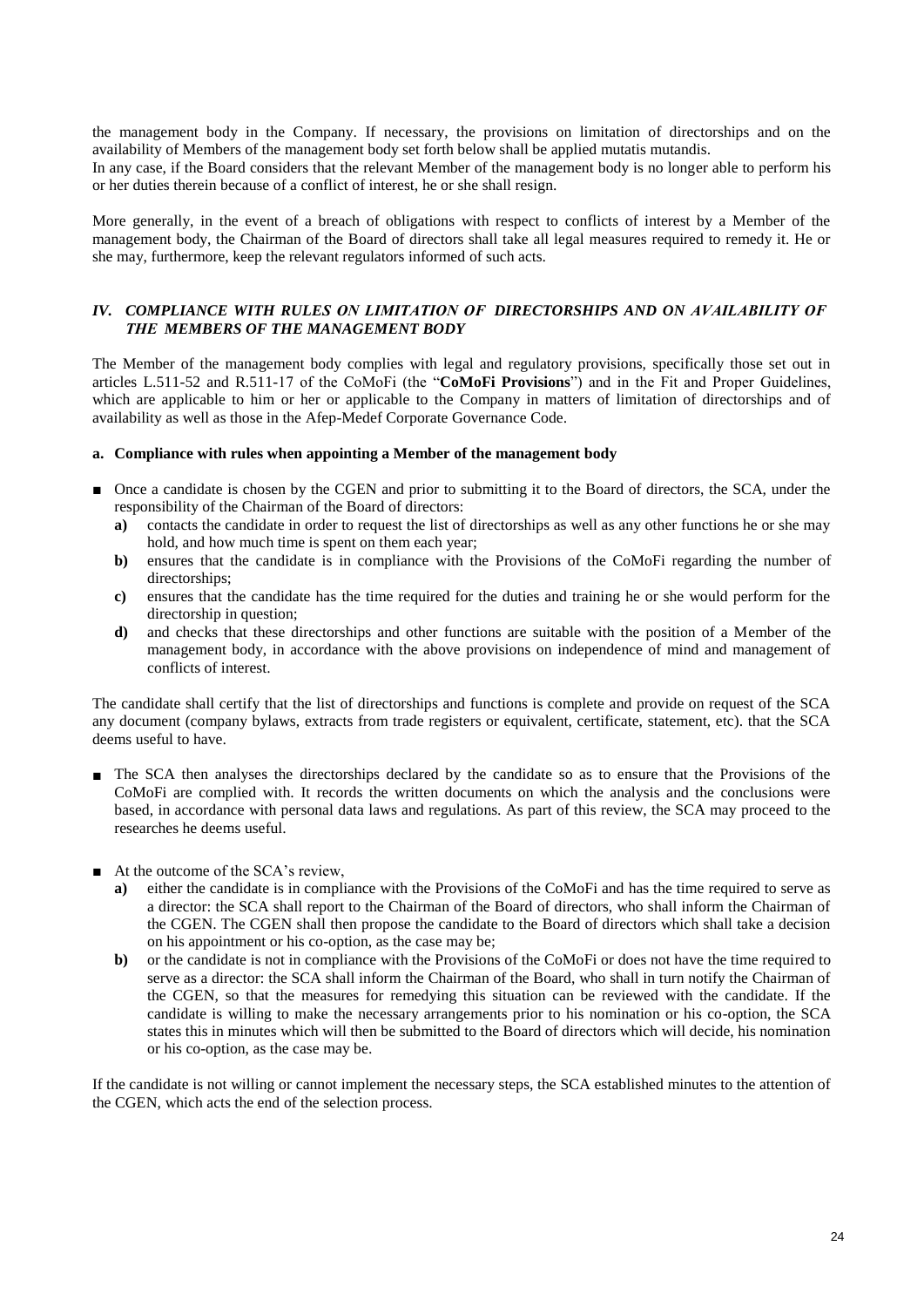#### **b. Compliance with rules while holding directorship as a Member of the management body**

At all times, the Members of the management body shall comply with the rules on limitation of directorships and dedicate the time and effort required to carrying out their duties and responsibilities. They accept the discipline involved in working together in the respect of each other's opinions and they exercise their sense of responsibilities towards shareholders and the other stakeholders of the Group.

In addition, directors shall actively and regularly participate in meetings of the Board of directors and of the committees, and shall attend the Annual General Shareholders' Meeting. Furthermore, the directors representing employees and the directors representing employee shareholders, are given preparation time determined by the Board, in accordance with the laws in force.

To this end, every Member of the management body shall inform the Chairman of the Board of directors of his or her intention to accept (i) a new directorship, whether in a listed or unlisted, French or foreign entity, not belonging to a group of which he or she is an executive officer, or (ii) any participation in the specialised committees of a corporate body, or (iii) any new directorship, in France or abroad, such that the Board of directors, on the recommendation of the Corporate Governance, Ethics, Nominations and CSR Committee may decide on the compatibility of such an appointment with the non-executive directorship in the Company.

In this case, the SCA shall follow the analysis and verification procedure for the appointment of a Member of the management body.

- At the end of the analysis referred to above, one of two situations may arise:
	- **a)** either the Member of the management body accepting this new directorship complies with the Provisions of the CoMoFi, in which case the SCA informs the Chairman of the Board of directors, who in turn informs the CGEN. The CGEN then ensures that this new directorship complies specifically with the conflicts of interest rules on set out above;
	- **b)** or the Member of the management body, by accepting this new directorship, is no longer in compliance with the Provisions of the CoMoFi, in which case the SCA shall inform the Chairman of the Board of directors, who shall report it to the Chairman of the CGEN, so that the measures for complying with the CoMoFi Provisions can be reviewed with the Member of the management body.

Whatever the case, if he or she no longer has the time to perform his or her duties, the SCA shall inform the Chairman of the Board of directors, who shall report it to the Chairman of the CGEN so that the measures for remedying the situation can be reviewed with the Member of the management body.

If the Member of the management body is willing to maintain his or her directorship in the Company, he or she shall either not accept the proposed directorship, or resign from a directorship he or she already holds. The SCA shall include this in minutes that shall then be submitted to the Board of directors.

If the Member of the management body decides to accept this new directorship without resigning from any directorship he or she already holds, the Member of the management body shall tender his or her letter of resignation as Member of the management body. The SCA shall mention this in a report to be addressed to the CGEN which acts this resignation, with the effective date to be decided on by the Board of directors. Any Member of the management body who considers him- or herself unable to continue on the Board of directors, or on the Committees of which he or she is a member shall resign.

At least once a year, the SCA asks the Members of the management body to update the form known as the "EBA Form", under which are listed all the directorships held by each Member of the management body, and to which is appended their availability table.

This update shall enable the SCA to ensure that all Members of the management body are in compliance with the Provisions of the CoMoFi and available on an ongoing basis.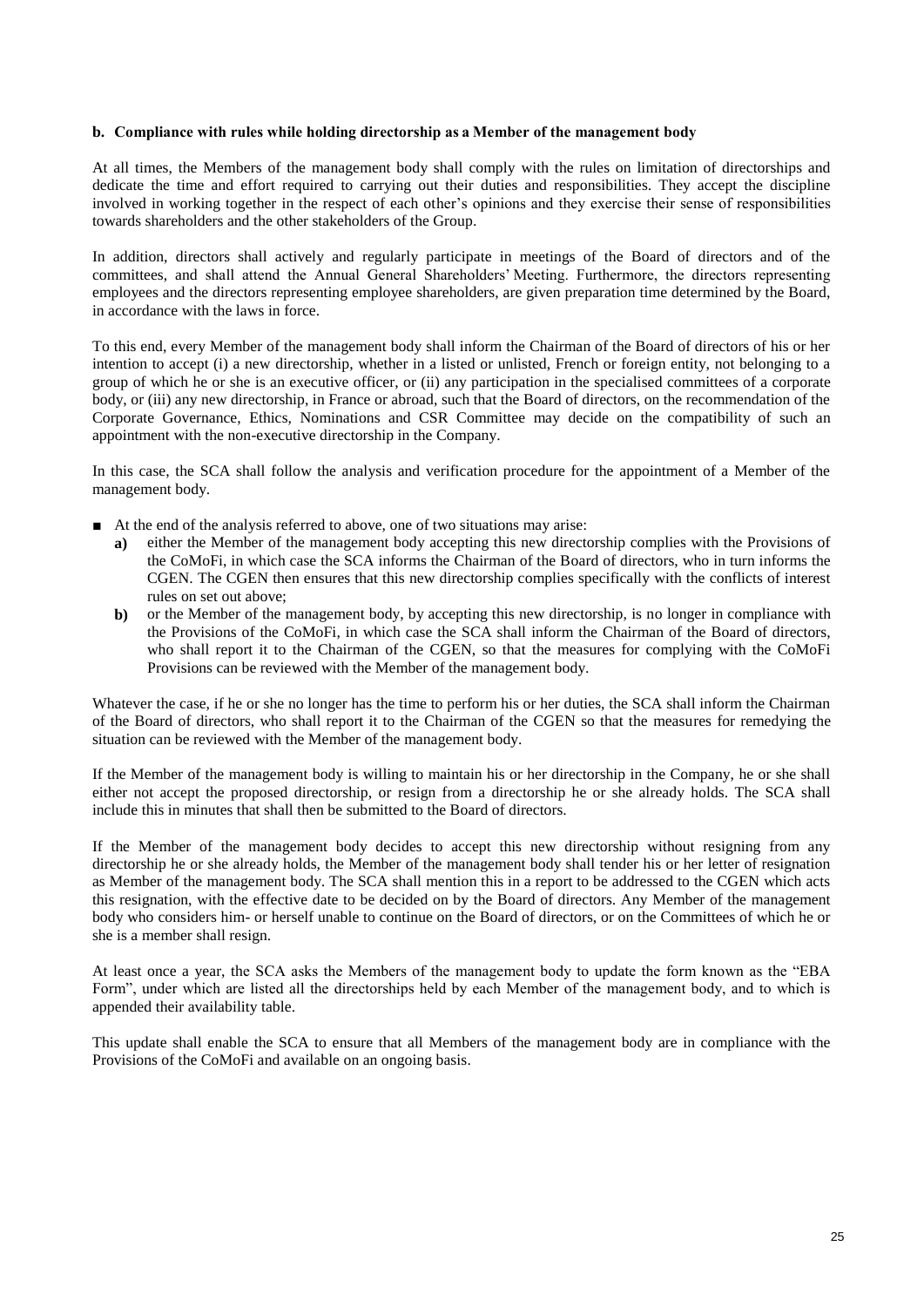## *V. GOOD REPUTE, HONESTY, AND INTEGRITY OF THE MEMBERS OF THE MANAGEMENT BODY*

At all times, the Members of the management body shall meet the requirements of good repute and show honesty and integrity.

- Candidates and Members of the management body undertake to immediately notify the Chairman of the Board of directors and the SCA of:
	- **a)** any conviction (including on appeal, in criminal, civil, or administrative proceedings);
	- **b)** any disciplinary measure;
	- **c)** any prior refusal of validation by competent banking or financial authorities in France or abroad;
	- **d)** any refusal, withdrawal, revocation, or prohibition on management of any registration, authorisation, membership, or licence to conduct a business or profession;
	- **e)** any sanction by public authorities or professional organisations, or investigations or enforcement proceedings ongoing in France or abroad;
	- **f)** any dismissal for professional misconduct or any dismissal from a directorship he or she may be the subject;
	- **g)** any situation mentioned in a) through f) above concerning a company of which he or she is an executive officer, shareholder, or partner.

The SCA shall retain the written evidence and documents on which the analysis and the conclusions of the CGEN were based, in accordance with personal data laws and regulations. As part of this review, and at the request of the Chairman of the Board of directors, or, as applicable, the Chairman of the CGEN, the SCA may carry out any searches it deems useful, including questioning the relevant person.

If the Chairman of the Board of directors, or, as applicable, the Chairman of the CGEN, is notified of the occurrence of one of the aforementioned cases, he or she shall inform the CGEN so that this latter, based on the analysis of the reported situation, can issue an opinion as to the good repute of the Member of the management body and decide whether to ask him or her to resign. This opinion is then submitted to the Board of directors and if, followed by the said Board, is notified by the Chairman of the Board, to the concerned director. The decision of the Board of directors will be included in the minutes of the meeting.

In addition, every Member of the management board undertakes to act with loyalty and integrity toward the Members of the management board, the shareholders, and the Company alike. Failing this, the Chairman of the Board of directors, or, as applicable, the Chairman of the CGEN, may refer the matter to the CGEN so that the latter can issue an opinion as to the loyalty and integrity of the Member of the management body and may decide to ask him or her to resign.

## *VI. DIVERSITY OF THE MEMBERS OF THE MANAGEMENT BODY AND COLLECTIVE COMPETENCE OF THE BOARD OF DIRECTORS*

The CGEN shall set the objectives to achieve with respect to gender balance on the Board of directors, age diversity, professional qualifications and experience, and nationality among the Members of the management body, so as to ensure that at all times they have the skills necessary to understand the risks, issues, including social and environmental issues, and potential developments in the Company.

For this purpose, the CGEN periodically assesses and at least once a year, the structure, the size, the composition and the effectiveness of the Board of directors with respect to the missions with which it is entrusted, and makes any useful recommendations to the Board.

#### *VII. INDUCTION AND TRAINING OF THE MEMBERS OF THE MANAGEMENT BODY*

The Members of the Company's management body shall possess, both individually and collectively, the expertise, experience, skills, understanding, and personal qualities necessary, specifically in terms of professionalism and integrity, to properly perform their duties in connection with each of the significant activities of the Company, guaranteeing effective governance and supervision.

The Members of the management body shall maintain their knowledge in the following fields: finance and banking, risk management, regulations applicable to the Company, and, more broadly, any field related to the development and strategy of the Company.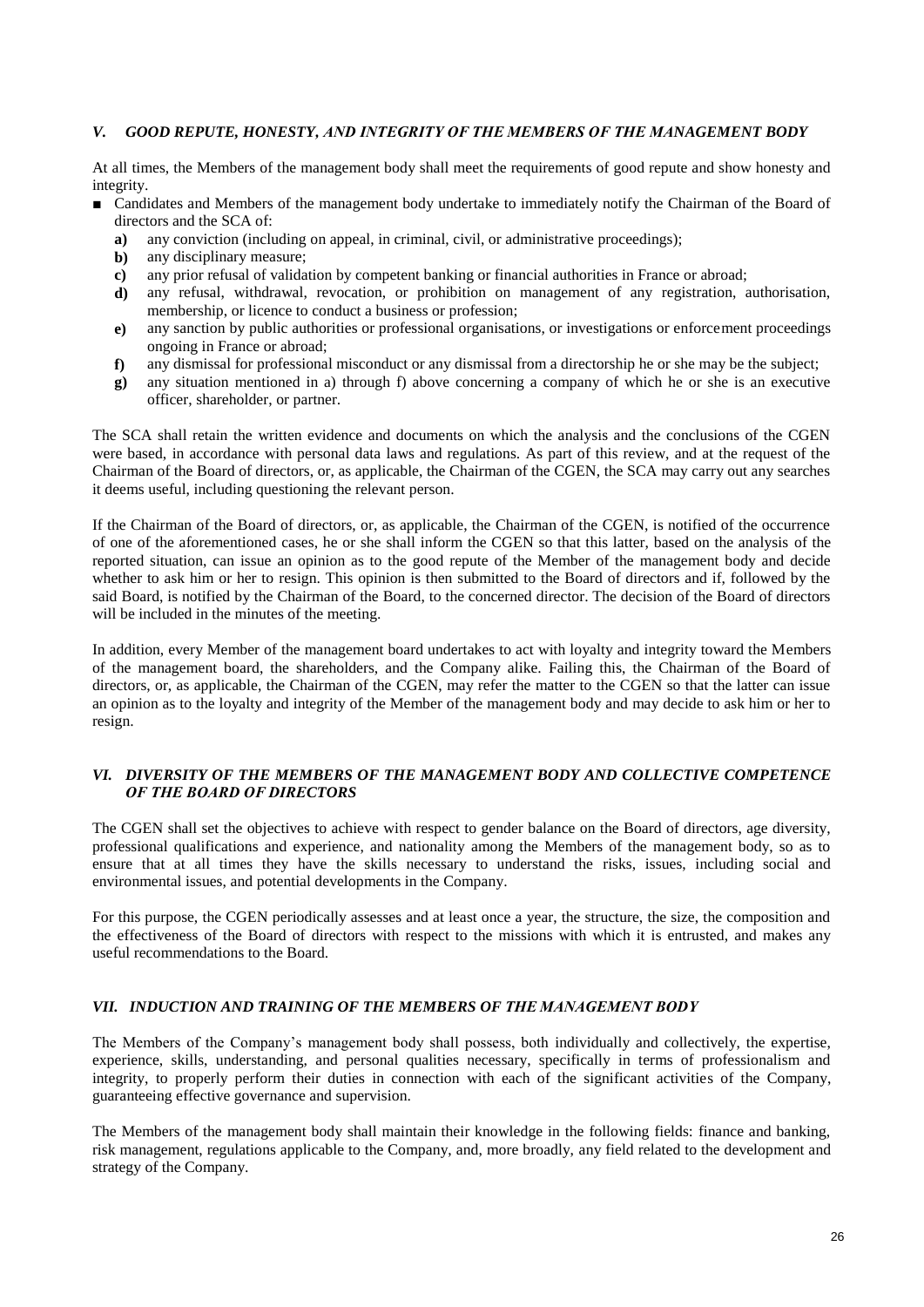The Company shall dedicate the human and financial resources required for the training of the Members of the management body. With this aim, annual training courses are administered by the managers of the topics presented, and strategy seminars are held.

In addition to the training courses mentioned above, any director may request additional training. For this purpose, he or she shall initiate a dialogue with the Chairman and the SCA, who shall determine the arrangements for the requested training.

The directors representing employees and the directors representing employee shareholders are given time dedicated to training determined by the Board, in accordance with the laws in force. At the end of the training, the training centre chosen by the Board must issue a certificate of regular attendance, which the director representing employees and the director representing employee shareholders must give to the Secretary of the Board.

The Board of directors shall ensure that new directors meet with the Key function holders.

**\* \* \* \* \***